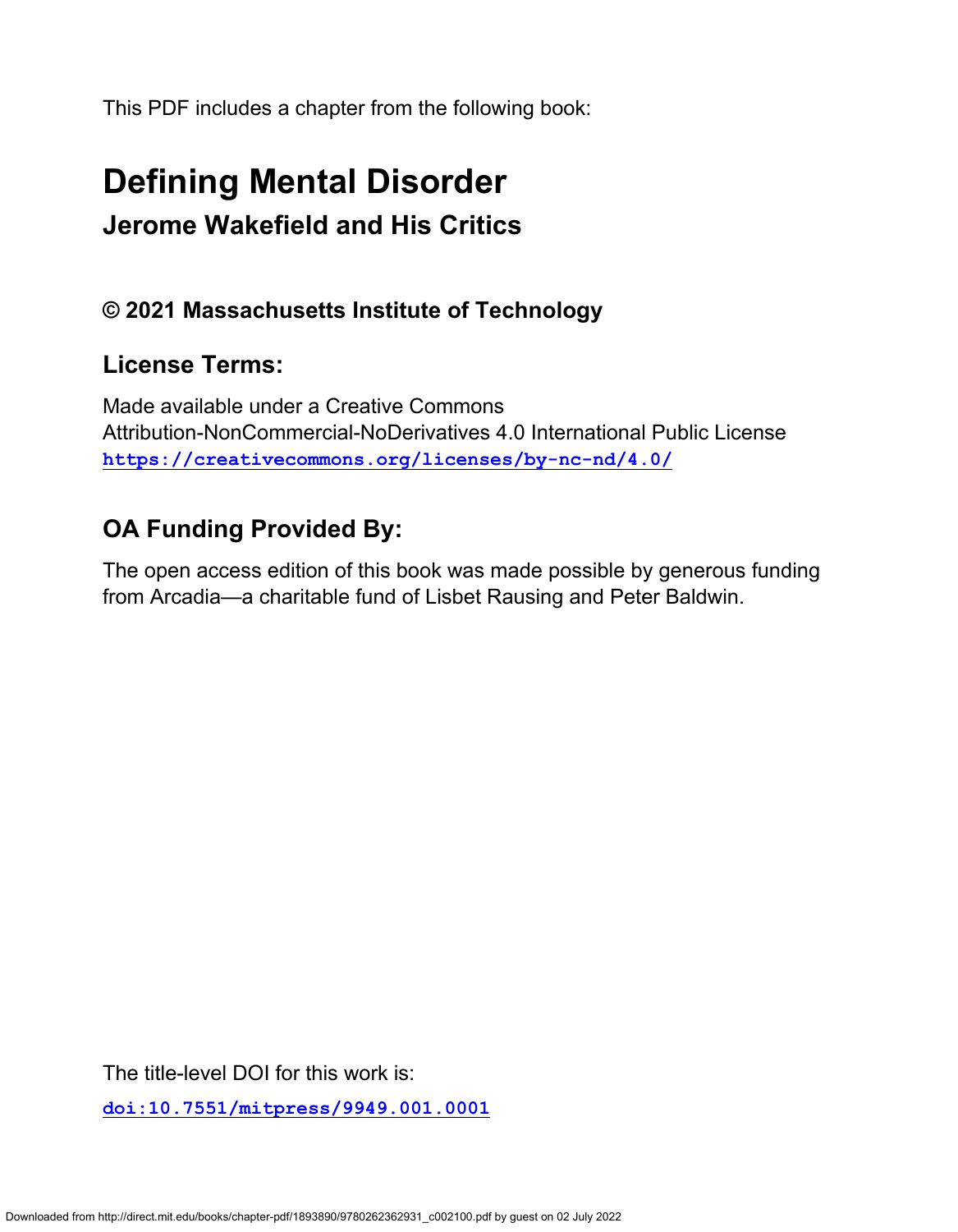### **22 Do the Challenges of Autism and Neurodiversity Pose an Objection to the Harmful Dysfunction Analysis? Reply to Denis Forest**

**Jerome Wakefield**

In his chapter in this volume, my friend Denis Forest presents a provocative overview of the increasing complexities and controversies surrounding the diagnosis of autism, including the neurodiversity movement's arguments against psychiatric labeling of autism as a disorder. He argues that in considering these developments, difficulties lie in wait for my harmful dysfunction analysis (HDA) of medical, including mental, disorder (First and Wakefield 2010, 2013; Spitzer 1997, 1999; Wakefield 1992a, 1992b, 1993, 1995, 1997a, 1997b, 1997c, 1997d, 1998, 1999a, 1999b, 2000a, 2000b, 2001, 2006, 2007, 2009, 2011, 2014, 2016a, 2016b; Wakefield and First 2003, 2012), especially regarding the key question of whether autism should be understood as normal variation or disorder. He argues that the "data" of the autism controversy, although not fundamentally disconfirming the HDA, require modification of both its dysfunction and harm components: "In a nutshell, I shall advocate a more mechanistic view of dysfunctions and an understanding of harm in terms of diminished ability." I will consider Forest's critique of the dysfunction criterion and most of his concerns about the harm requirement. I'll address other harm-related concerns in my reply to Cooper.

The diagnosis of autism emerged from observations of a triad of syndromally associated severe symptoms, including impairment of social development, impairment of communication, and display of rigid and repetitive behavior. The *Diagnostic and Statistical Manual of Mental Disorders* (*DSM-5)* officially expanded classic autism into an autistic spectrum of conditions varying in severity, engulfing the former milder diagnosis of Asperger's disorder. *DSM-5* also reduced the triad to a dyad of dimensions by combining impairment of social communication and impairment of social development into one overarching dimension of deficits in social communication and social interaction.

Forest observes that autism was recognized as a developmental disorder from the earliest days of its identification, but he does not try to explain why it seemed, and still seems, so obvious to almost everyone (other than those arguing for the most extreme neurodiversity position) that the initially identified severe condition—which, like Forest, I will refer to as "classic autism"—is a disorder rather than an unusual variant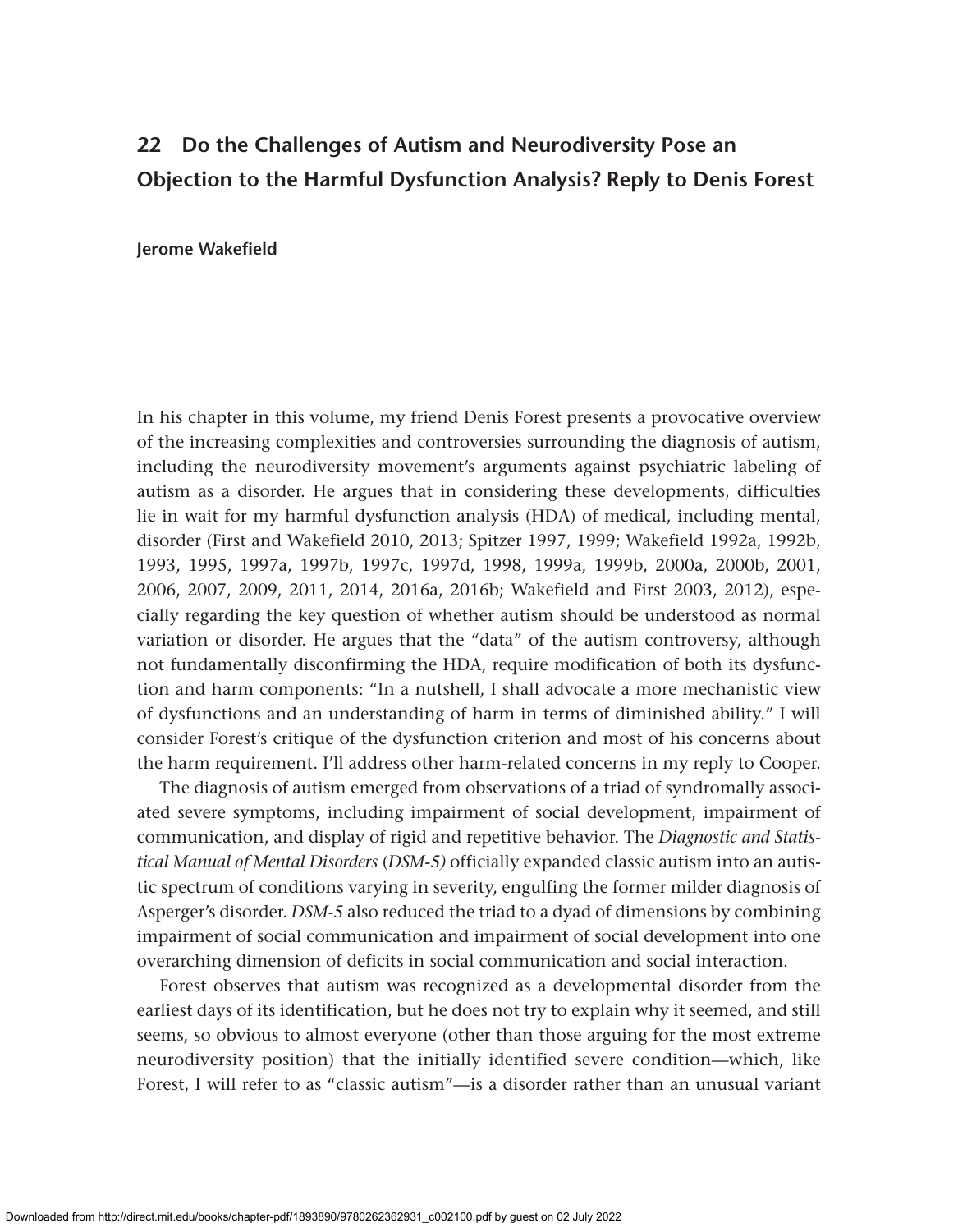of normality. (I will return to this question below.) Instead, Forest focuses on recent developments that, he says, have clouded the initial picture of clear disorder. Newly recognized phenomena such as the autistic spectrum (Wing 1997), high-functioning autism with preserved general intellectual abilities, the broader autistic phenotype (BAP) consisting of personality traits that are mild versions of autistic-like symptoms, subthreshold cases satisfying one rather than both autistic dimensional criteria, and isolated but sometimes quite dramatic special talents in otherwise seriously impaired autistic individuals complicate the classic picture and make the category of autism increasingly problematic as to disorder status, he suggests.

It is this complex of autistic conditions that, Forest thinks, poses a challenge to the HDA. Based on his account of autism and the neurodiversity movement, Forest lodges three objections to the HDA. First, its reliance on the evolutionary model of dysfunction fails to reflect how dysfunction is actually used by researchers. Second, its analysis in terms of dysfunction is unhelpful in guiding disorder attributions in difficult cases within the autism category. Along with these first two objections, Forest presents several subsidiary concerns about the dysfunction requirement, such as that it is subject to "just-so" stories and that it fails to help us appreciate the many varieties of normality. Third, Forest argues that the harm criterion is too narrow in virtue of its being mistakenly linked to social values—a point that, as noted, I will partly address here and return to elsewhere in this volume. I focus here mainly on Forest's two objections to the "dysfunction" requirement as opposed to the "causal role" approach preferred by Forest, as well as his subsidiary criticisms of the dysfunction requirement.

First, then, Forest challenges whether HDA's evolutionary approach actually guides research on autism: "Is research about autism and its explanation concerned with the discovery of dysfunctional mechanisms, where 'dysfunctional' has the precise meaning that is attached to it within the framework of HD analysis?" Forest surveys three of the main theories of autism—mindblindness, executive dysfunction, and weak coherence and concludes that only mindblindness theorists explicitly refer to evolutionary considerations. He thus concludes, "The answer…is negative: in the literature, with few exceptions, 'dysfunction' of psychological or neural mechanisms is not understood as their failure to perform what they have been 'designed' to do."

If not a failure of biologically designed function, what, then, is a dysfunction? Forest suggests that what is at work instead of the HDA is a concept of dysfunction that combines Robert Cummins's (1975) causal-role model with a normative component that determines which causes are dysfunctions: "Cummins's view of functions (Cummins 1975) according to which the function *F* of a component *C* is its contribution to the explanation of a capacity of the system in which *C* is embedded, seems appropriate for psychological as well as physiological mechanisms"; "Moreover, factual judgements about impaired performance and dysfunction are usually inseparable from implicit evaluative claims." That is, for Forest, a dysfunction in an internal component of the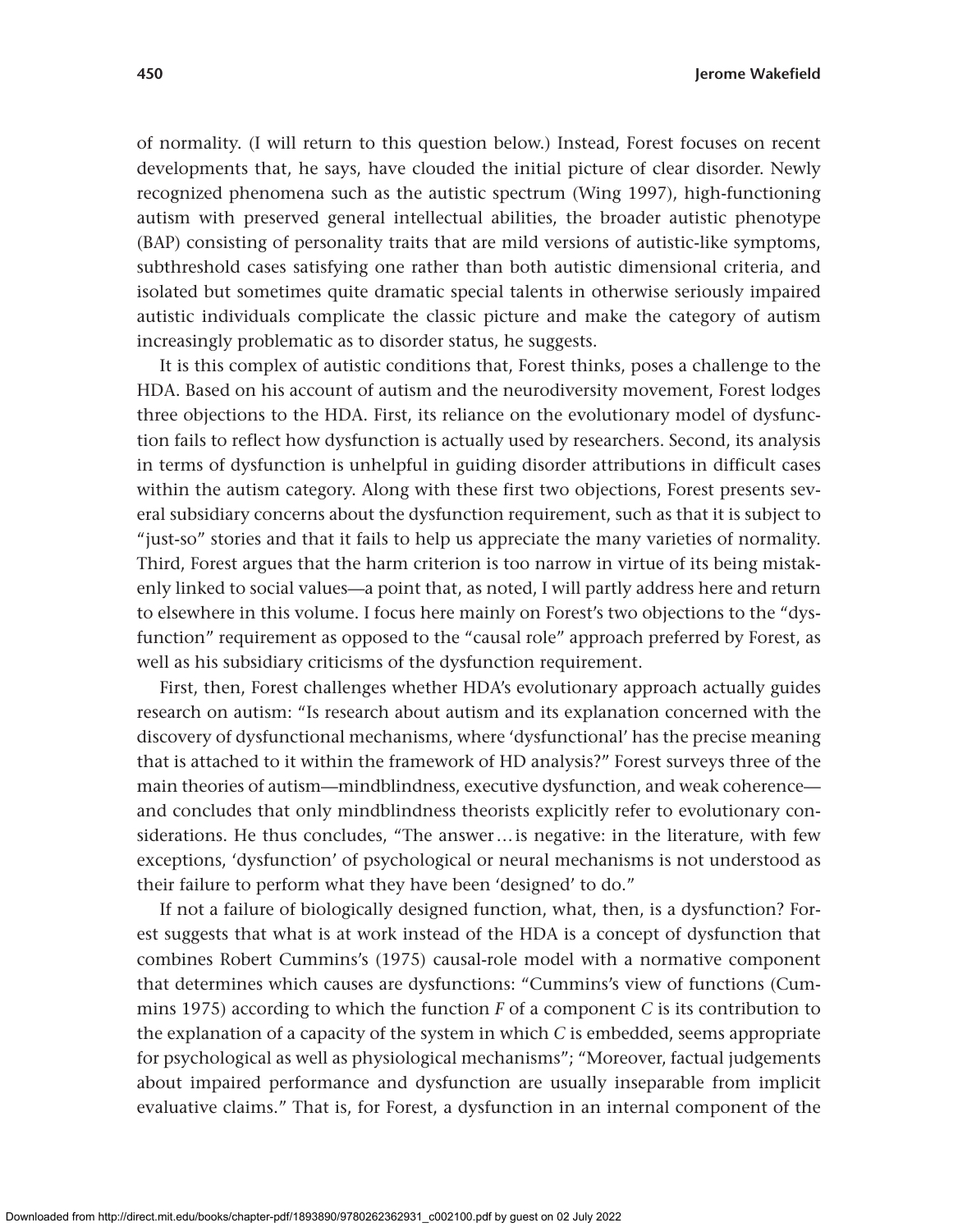#### **Reply to Denis Forest 451**

organism occurs when the component causes a species-atypical negative condition in the organism.

Forest's argument—that because some theorists who study autism do not explicitly couch their theories in terms of evolution, and therefore "dysfunction" must have no essential connection to failure of biological design—is invalid. True, some theories of autism are not explicitly evolutionary, but, even if the HDA is correct, why should they be? No reference to evolution is necessary for doing studies of the proximal causes and potential treatments of autism, which, as Forest observes, is all that matters from a practical perspective in most autism research. Even Tinbergen's (1963) list of four basic features of evolutionary explanation includes proximal causal explanation as a component. When researchers pursuing mechanistic causal understanding assume that autism is a disorder, something beyond a mechanistic understanding must be involved, for a mechanistic causal explanation can equally be given for disorders and nondisorders. That implicit additional assumption, the HDA claims, is that something has gone wrong with the organism in the sense that there is a failure of biological design. This implicit assumption need not be made explicit in most causal research.

To take an analogy, the science of water, hydrology, was around long before anyone understood let alone stated that water is  $H<sub>2</sub>O$ . The Nile was dammed about 4000 BC for agricultural irrigation reasons, and other ancient civilizations, including the Greeks, Romans, and Chinese, manipulated water with irrigation canals, aqueducts, and floodcontrol structures. They did not have any trouble identifying, studying, and manipulating the liquid they were aiming to control despite not knowing it was  $H_2O$ . Theories of the water precipitation cycle existed in ancient times and began to be quantified in the seventeenth century, whereas the chemical constitution of water as two parts hydrogen and one part oxygen was identified by Henry Cavendish in 1781. Surely neuroscientists have similarly ample grounds for recognizing certain homologous structures as causative of autism and devising ways to intervene without knowing or explicitly stating the evolutionary history that explains the existence and natural function of that kind of mechanism, although to some degree, assumptions about natural functions are presupposed in theorizing about what is going wrong.

Against the evolutionary view, Forest raises the usual complaint that evolutionary explanations can be "just-so" stories. This is true of all theorizing; there are endless "just-so" stories in every domain of human thought, and sifting through the theories and establishing which is correct is precisely what science is about. In any event, this is an objection to being overly gullible in accepting superficially appealing evolutionary explanations, not an objection to the conceptual claim that biological design is integral to the concept of disorder. One must not mistake the evolutionary framework for any particular theory of biological design. Incorrect theories of human nature often promoted socially to provide an objective veneer to social values—yield incorrect theories of normality and disorder. When an unsatisfactory theory of human nature is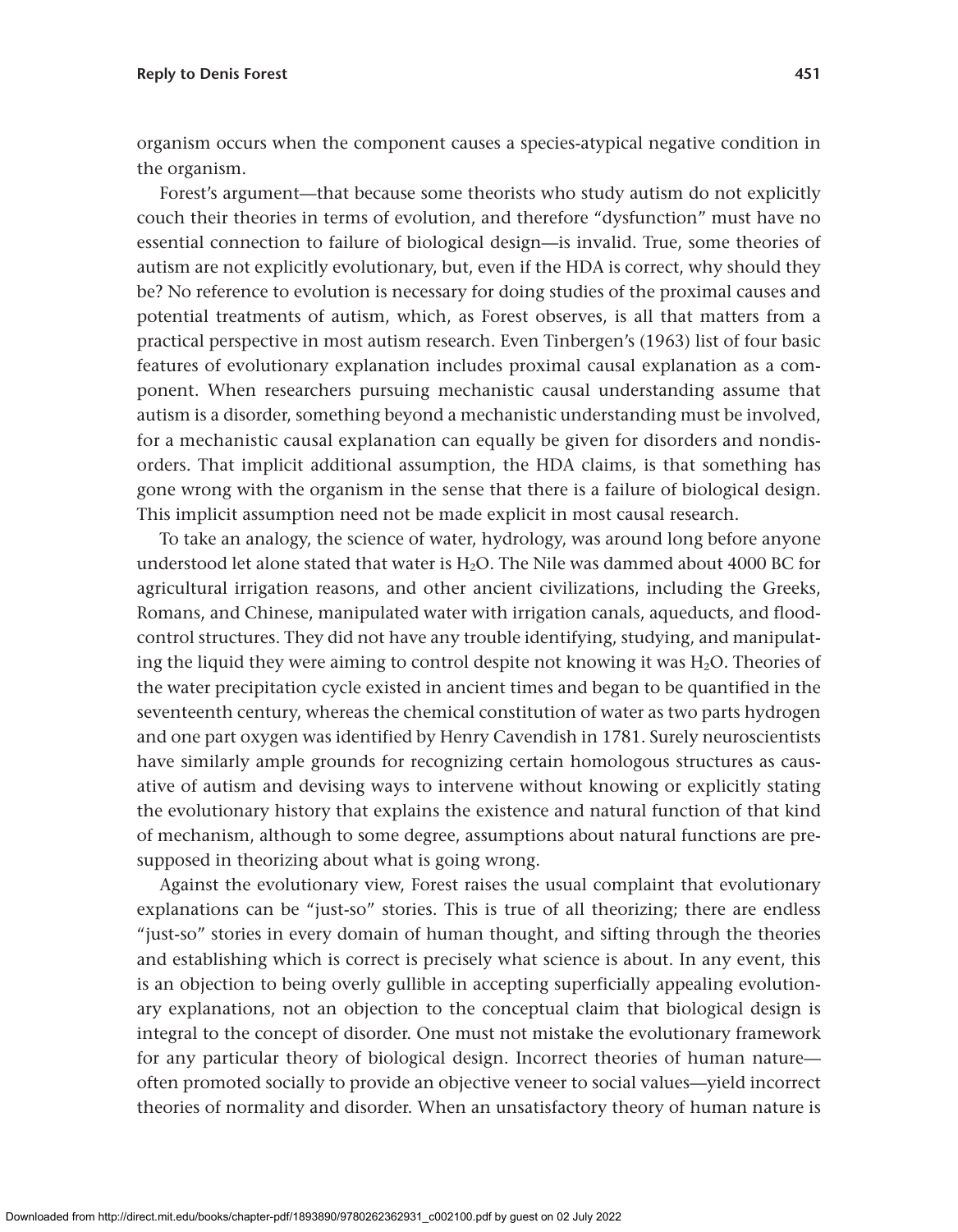used to support an oppressive diagnostic regime, the way to attack it is not, absurdly, to deny that human nature has anything to do with what is normal and disordered, but rather to provide evidence that the specific theory is a flawed account of human nature. Finally, this concern violates parity of reasoning because Forest fails to raise the same objection to the often implausible "just-so" stories of the neurodiversity movement itself that suggest, for example, that because there is some occasional highly specific feature of autism that is potentially useful under some specific modern circumstances, autism was adaptive and naturally selected as a normal variation earlier in our species history.

Returning to an earlier question, why was classic autism perceived as a disorder? It cannot simply be, as Forest's causal-role view would have it, that classic autism has negative statistically uncommon symptoms caused by an internal state. That criterion is hopelessly invalid and would mistakenly imply that illiteracy, criminal behavior, marital infidelity, and many other clearly nondisordered normal-range problematic conditions are disorders as well. The HDA explains the judgment that classic autism is judged a disorder by a combination of two judgments about autism: that the condition is harmful (to this extent, it is like illiteracy, criminal behavior, etc.) and that it is likely caused by a dysfunction, that is, by a failure of some internal mechanism to perform its biologically designed function (in this respect, it is unlike illiteracy, etc.). Though we cannot directly observe dysfunctions of internal mechanisms and have virtually no valid biomarkers for mental disorders and so the judgment that there is a dysfunction remains inferential and fallible, in the case of classic autism, this inference appears justified in virtue of the gross failure of presumptively biologically designed human capacities to socially interact, detect others' mental states, flexibly regulate one's actions, and communicate effectively. It is the strong circumstantial evidence of a dysfunction in classic autism that caused it to be classified as a disorder.

Forest's second objection is that the HDA does not help to guide us in resolving the many nosological questions that arise about autism given the series of expansions of the autism category noted above: "My second question is as follows: is the definition of disorders as harmful dysfunctions helping us to settle the debate about deficiency versus diversity, by providing us a standard for the application of the notion of disorder? To this second question, my answer will also be negative."

I believe that the HDA account is essential to achieving the explanatory discriminations that Forest requests. Of course, no analysis of the concept of medical disorder alone will tell us how to explain the phenomenon of autism or whether autism is a normal variant or a disorder, for these are factual matters that must be empirically investigated. Given the complexities of research on the brain and mind, no quick answers are to be expected. However, in terms of guidance with regard to the schematic form that such an explanation should take, the HDA implies that Forest's two questions are intimately related; whether autism is a disorder or a normal variant will depend in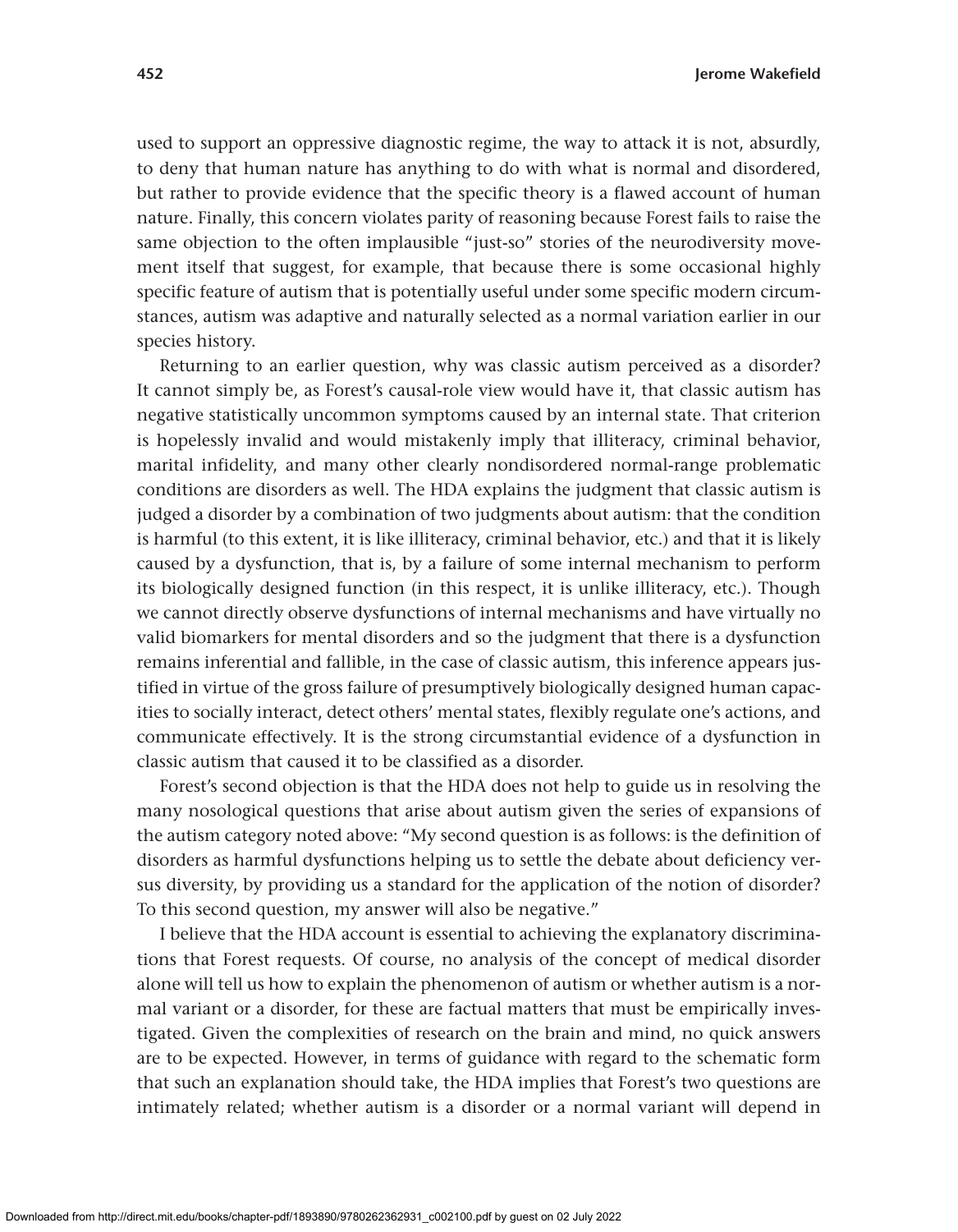part on how it is explained. Part of the explanation, as Forest emphasizes, must be a mechanical causal explanation of how various autistic conditions come about. However, as noted, all normal and disordered conditions have mechanical explanations, so the causal-role analysis is at best necessary but not sufficient. The HDA implies that whether a given form of autism is a disorder versus a normal variation will depend on how the causal explanation relates to our species' history of biological design and specifically whether the explanation involves a dysfunction. The HDA further implies that if the explanations of various conditions comprising the autistic spectrum differ with regard to the involvement of dysfunction, then the judgments of whether the conditions are disorders or normal variants will also differ.

Thus, the HDA suggests that the answers to Forest's questions may differ depending upon where along the spectrum one focuses. This sort of differentiated view may eventually undo the confusion that has resulted from the premature expansion of the classic notion of autism into the autistic spectrum and beyond. This expansion has followed legitimate scientific pathways of generalization, locating classic autism and other prima facie clearly disordered autistic conditions within a broader context that can yield fresh scientific insight. However, these expansions, while scientifically and clinically useful, have been accomplished without adequate attention to the conceptual underpinnings of the concept of medical disorder, leading to an inevitable confusion of broader autism-related normal variation and autistic disorder. The HDA can serve as a corrective to the uncritical expansion of the autism category that ignores the requirements for disorder. This is a service that the causal-role model cannot provide because both normal variants and disorders can be mechanistically explained, statistically infrequent, and problematic. Moreover, in offering this guidance, the HDA provides a provisional explanation of how it is that people on various sides of the neurodiversity dispute can hold opposed views about the diagnostic status of highfunctioning autism while knowing the same basic facts about the condition: the dispute is over whether the described conditions allow one to plausibly infer that they are caused by dysfunctions and over whether they are harmful or not.

In a comment on one potentially problematic addition to the autism category, Forest says, "Instead of a sharp contrast between autistic and nonautistic people, research has pointed out the presence of autistic features within some parts of the nonautistic population—which has led to the introduction of the notion of a broader autistic phenotype (Piven et al. 1997)." So, there is a puzzle and some disagreement in the literature about how to think about BAP. It is difficult to see how Forest can even begin to address the BAP puzzle with his account of dysfunction. The causal-role model of dysfunction can be applied equally to classic autism, high-functioning autism, and BAP. In contrast, this extension of autism-related conditions poses no real problem for HDA classification. Prima facie, the BAP concerns normal variation in personality. Even Piven and colleagues, who were pioneers in this area and developed the scale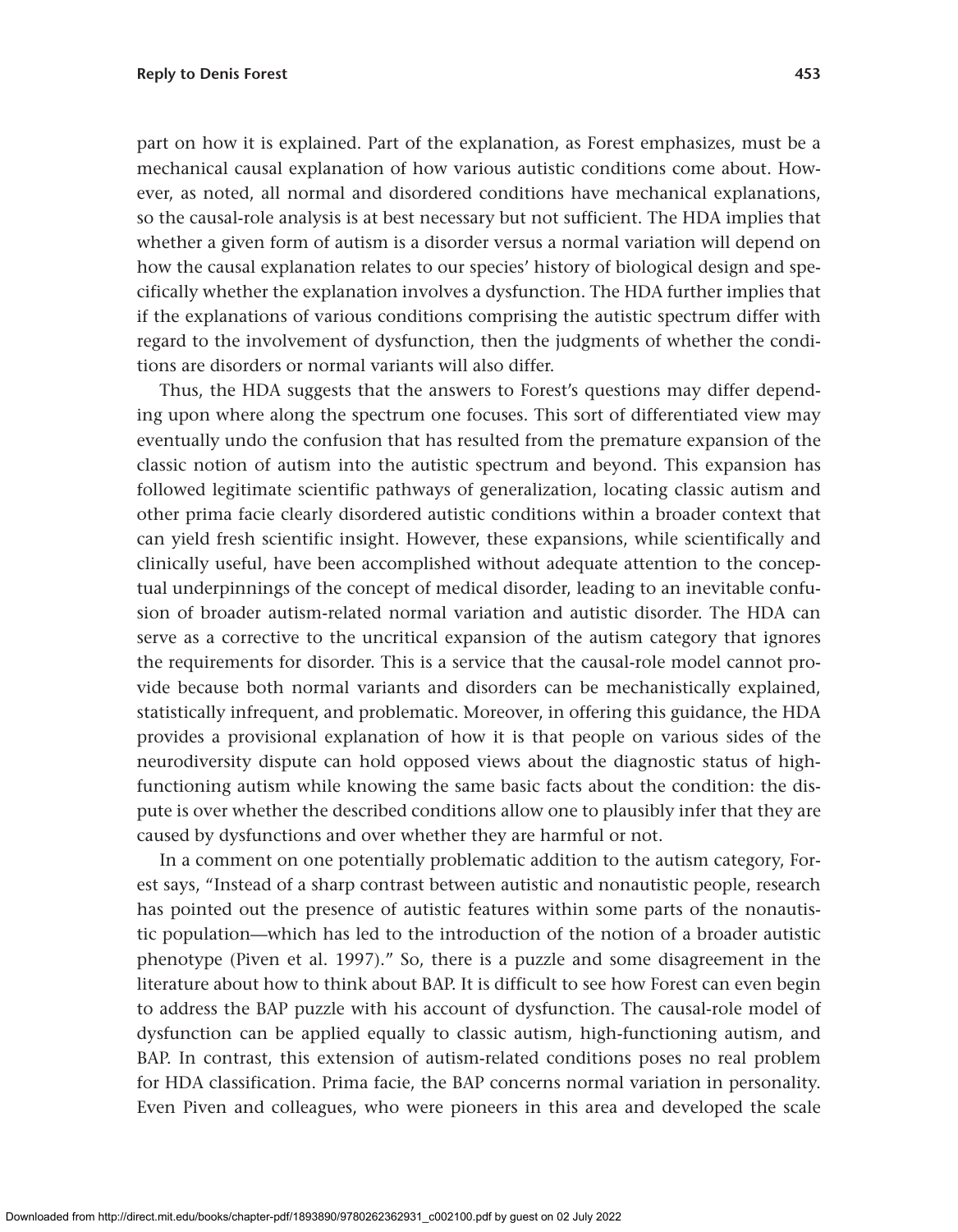most frequently used to measure BAP, protest that BAP is not a disorder and that the scale they devised to measure it should not be used to identify pathology of any kind, let alone autism (Piven and Sasson 2014). Moreover, based on emerging evidence, BAP is most plausibly considered at this time not to be based on dysfunctions. There is evidence that single milder autistic traits are advantageous and have been positively selected, and it is only certain confluences of them that for unknown reasons become deleterious (Polimanti and Gelernter 2017). On this theory, BAP, although statistically infrequent and perhaps sometimes causing mild harm in our social environment—and thus potentially misclassified as a disorder according to the causal-role account—is not in fact a disorder but a normal variation.

More generally, the fact that features of a disorder show up in more moderate levels in population personality dimensions without constituting disorders is absolutely routine for virtually all symptoms, even psychotic ideation. Even if such extensions introduce a degree of fuzziness to the category, this need have no implication for the disorder status of many clear cases. The existence of some boundary fuzziness does not imply the illegitimacy of an overall distinction that has clear cases on both sides of the boundary. Orange versus red, night versus day, and adult versus child are legitimate distinctions with clear cases on both sides, even though there are not the "sharp contrasts" at the boundaries between these categories that Forest might desire. The developments cited by Forest do raise important conceptual questions about boundary setting, but prima facie, they do not cloud the picture regarding many clear cases, including classic autism.

According to the HDA, the question of whether various forms of autism are disorders remains an empirical question, and the question can be raised and answered differently about various subgroups currently engulfed by the autism label. One obvious reason why the diagnostic status of various forms of autism is problematic is that we just don't know much about the causes of each of the varieties of autism. With further research and theory, and with interpretation of the results guided by the HDA, many problems of diagnosis of the sort raised by Forest can be put to rest. That is, according to the HDA, there are possible empirical routes to resolving issues of dysfunction versus function and thus of disorder versus nondisorder. (Harm poses different challenges.) For example, recently, evidence has emerged in animal models of autism for a specific kind of dysfunction in which genetic functioning in certain areas of the genome becomes constricted due to the chromatin being packed too tightly and the genes prevented from expression by closing them off from the cell's transcriptional machinery (Qin et al. 2018). In the animal model, when those constricting structures were loosened and the genes allowed to function, social capacities of the sort impaired in autism were restored (Qin et al. 2018). Now, suppose that it should turn out that this form of harmful dysfunction is at the heart of classic autism (or some forms of classic autism) and that we then discovered that high-functioning autism is due to milder levels of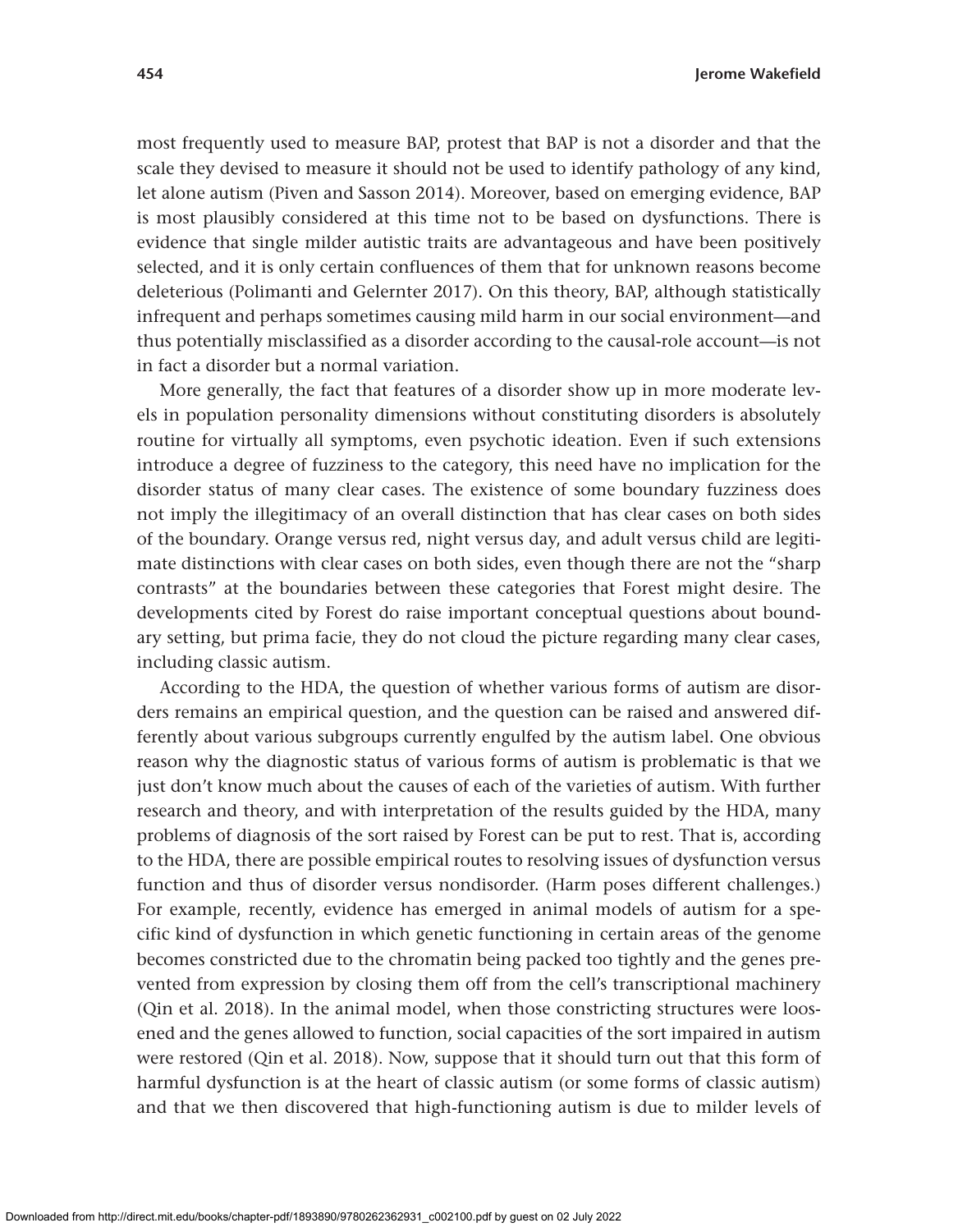this same dysfunction. This would then support the conclusion that high-functioning autism, if judged harmful, is a mild form of autistic disorder. Alternatively, we could discover that high-functioning autism is not caused by this same process at all and is in fact a separate naturally selected variant due to advantages it confers and thus not a disorder. Or, we could find that high-functioning autism is due to a different type of dysfunction and is some disorder other than autism. Guided by the discriminating ability of the HDA's evolutionary dysfunction component, these issues can be addressed through evidence and theory.

#### **Essentialist Confusions in the Extension of Diagnostic Categories**

Aside from sheer ignorance of the empirical facts, there is a deeper source of confusion about the diagnostic status of autism that also applies to many other disorders and generally afflicts nosology these days. The puzzlement to which Forest refers is due to a subtle conflation of concepts that often occurs in dimensionalizing what start out as presumed disorder categories. Although for convenience we might choose syndromal language at times that refers to any conditions with certain symptoms, in the long run, we gravitate toward essentialist meanings and concepts in which categories of disorder are understood as determined by etiologies that amount to a specific type of dysfunction. Most disorder categories start out as essentialist concepts defined using some (presumptively, but defeasibly) clearly disordered base set that is syndromally manifested in harmful symptoms that are provisionally assumed to be due to the same etiology based on the same dysfunction (or possibly multiple dysfunctions that eventually can be distinguished and separated into multiple distinct disorders). The idea is, roughly, that the disorder is the etiologically homogeneous category consisting of the base set *and any other harmful condition that has the same dysfunction as its etiology*. Thus, as science advances, disorders tend to be extended in accordance with shared dysfunction etiology, not shared symptoms. This is why symptomatically, quite diverse conditions presumed to indicate the same dysfunction can fall under the same disorder and symptomatically similar conditions presumed to involve different dysfunctions can fall under different disorders.

However, the essence of the syndromal base set can be theorized in many different ways. How one extends essentialist concepts given the many properties possessed by a base set depends on two things. First, there are empirical or theoretical discoveries about the underlying nature of the base set. Second, there is the choice of a semantic or ontological marker to indicate the kind of category one intends to formulate and thus which kinds of features of the base set are relevant to guiding the extension of the category to new instances. Each base set can be generalized in many different ways based on different properties, so the ontological marker that one is defining as a presumptive disorder is crucial to the process of defining a nosological category.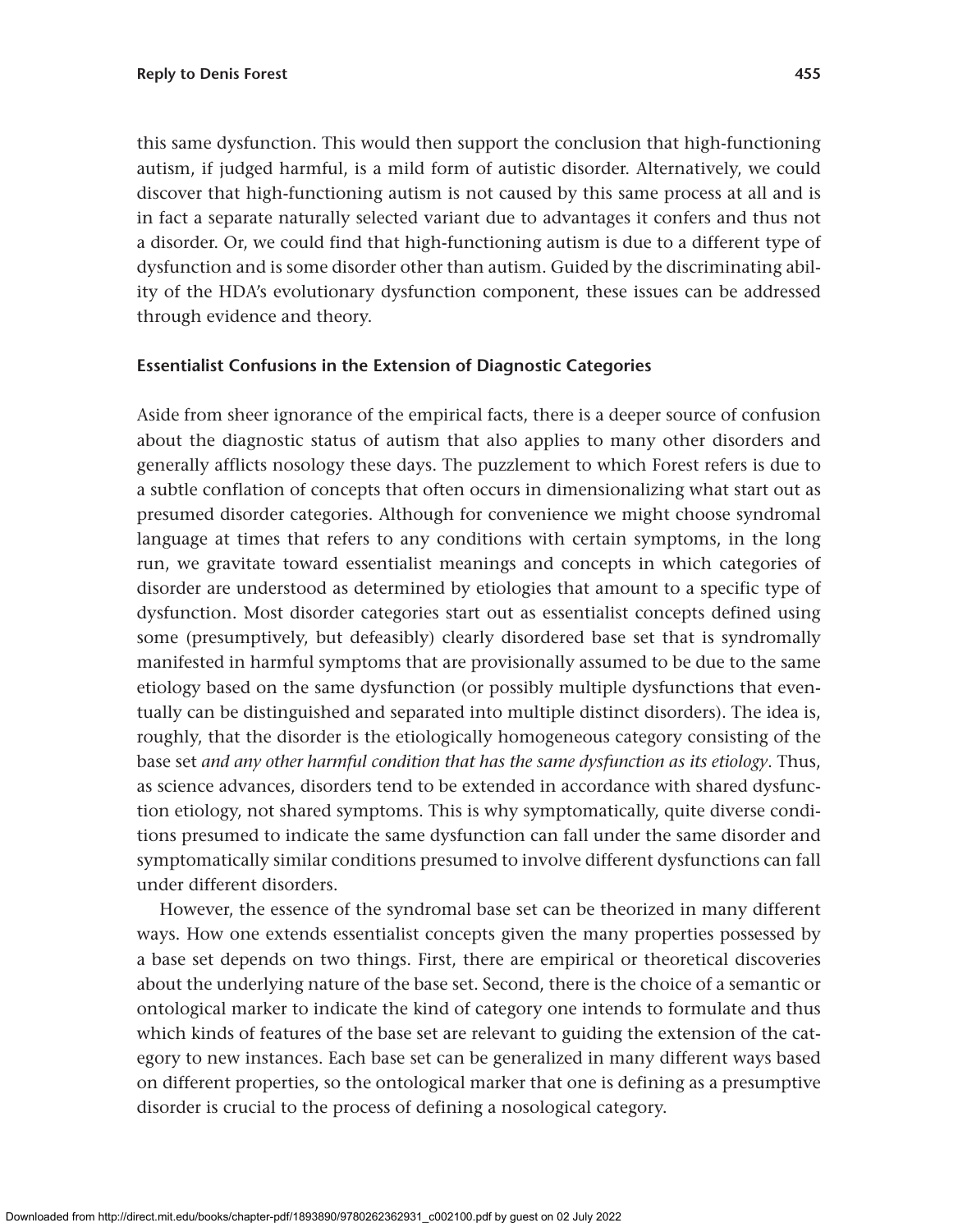For example, for water, the base set is the clear liquid in the familiar lakes and rivers, so "water" means "whatever is essentially like the clear liquid in the familiar lakes and rivers." However, without an ontological marker, this formula remains ambiguous in the extreme. That base set has many properties that might serve as an essence for a larger category depending on the ontological marker. Water is H2O if the ontological marker is "same substance," but water is H2O-that-also-has-the-essence-of-liquidity if the marker is "same liquid," and if the ontological marker is "matter (versus energy)," then the essence is different from either of these and is something like "composed of elementary particles." Which of these senses one is using matters pragmatically. A glass of ice is not a glass of water in the intended sense when asking for a glass of water in a restaurant, but it may be a glass of water in the relevant sense when asked for in a chemistry lab.

This point about specifying the ontological marker is often taken for granted, but it is where confusion about disorder categories can occur. In the case of autism, the initial base set consists of severe classic autism, and in principle, the category is extended from there in accordance with a postulated common etiology (or etiologies) of the base set. However, if the category is being essentialistically defined as a category of disorder, then, given that "disorder" means "harmful dysfunction," the essence must consist of a dysfunction, and the included conditions must be harmful. The ontological marker of "same disorder as" determines these constraints on how the category is extended. Anything falling outside of these regulative principles is not autism in the intended sense of a pathology in the same category as the identified base set of presumed pathological conditions. If this is the intended meaning of "autism," and if BAP and certain forms of high-functioning individuals with some autistic traits are in fact not suffering from disorders, then, with apologies to those whose identities may be tied up with this term, they are not autistic (in this historically anchored semantic sense). It was just a mistake by overreaching nosologists to ever apply this term to them based on the mistaken view that they are mild cases of the harmful dysfunction underlying classic autism. Such mistakes are not uncommon; for example, whales were thought of as fish for millennia until a deeper understanding of biology revealed that the kind of thing we refer to as fish do not share a deep biological nature with whales, which thus turn out not to be classifiable as fish after all. Some similar analysis may well apply to what we call "high-functioning autism"; it may not be autism at all.

However, very often, the greatest insight into a category of disorder can come from casting a broader research web and seeing the disorders as part of a larger category not constrained by harm or even by dysfunction and looking at all those conditions falling within the broader category, whether they are disorders or not. To take a very simple example, it is scientifically extraordinarily illuminating and explanatorily potent, and yields multiple fruitful lines of research, to consider what gives rise to the sickle cell gene and how the gene functions, despite the fact that, at least in malaria-endemic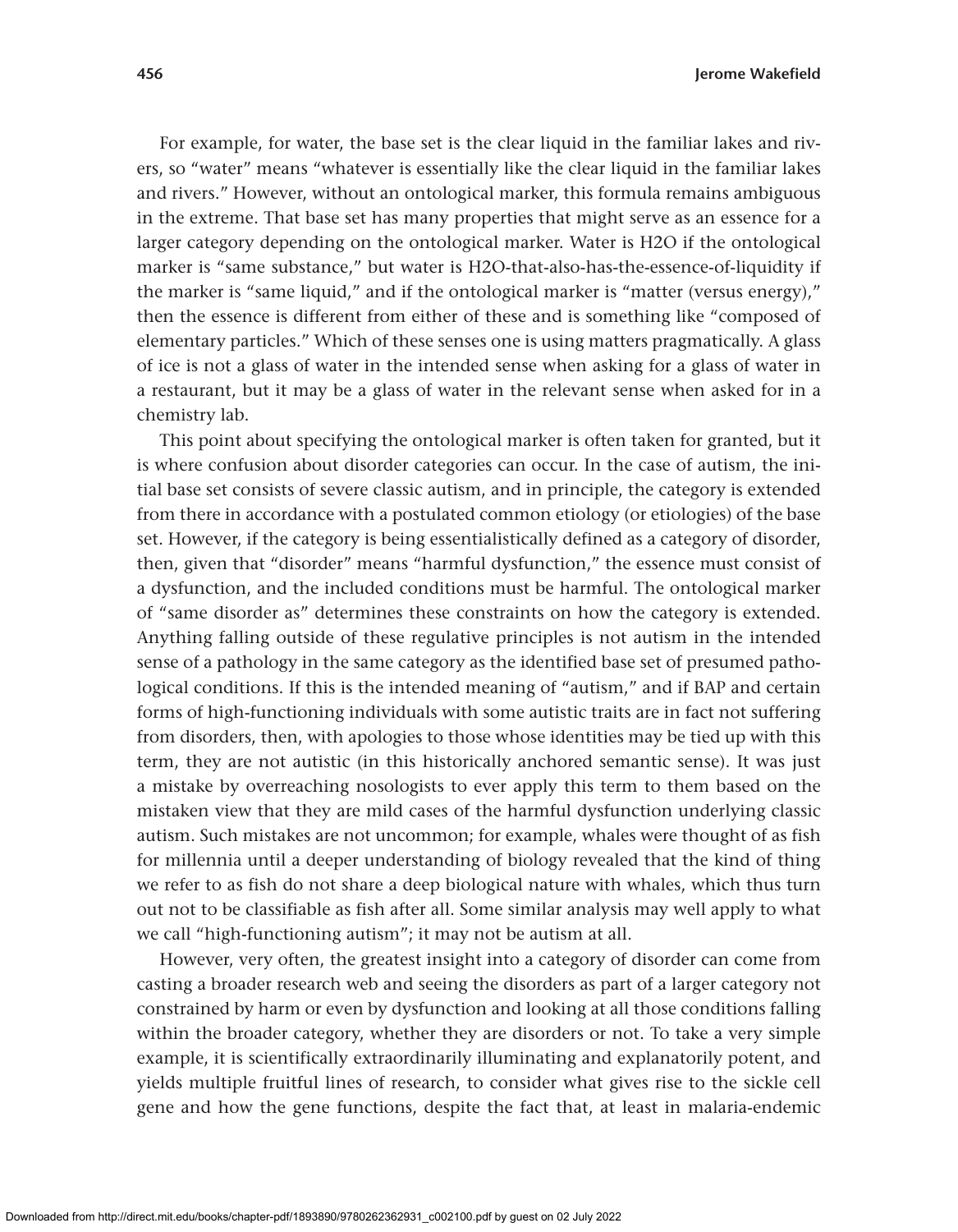locations, having a single sickle gene is not necessarily a medical disorder. In effect, there is a three-point dimensional variable ranging from zero to two sickle cell genes that defines a scientifically important target of study, and it is only through studying that broader dimensional domain—and thus identifying the adaptive malariaresistance properties of having a single sickle cell gene (the precise causal-role workings of which are still being explored and yielding surprising and potentially useful scientific insights) that we have come to a fuller understanding that sickle cell disease, like many genetic disorders, is the result of the genetic lottery leading to an individual having too many genes of a kind that are adaptive and selected for in more moderate amounts but that together yield a nonselected and harmful dysfunction. In malariaendemic areas, a single sickle cell gene need yield neither dysfunction nor harm, yet it lies within a crucial domain of study that includes the disorder of sickle cell anemia.

Disorder is often, as in this case, the accidental confluence of selected features that, when occurring together, yield dysfunction (meaning a zone of outcome never selected for). Indeed, there is recent evidence that autism is precisely this sort of disorder in which individually advantageous genes that were naturally selected for cognitive and social advantages occur in specific combinations that for as yet unknown reasons shift to being jointly deleterious and causing dysfunction (Polimanti and Gelernter 2017). If this is correct, then the argument for studying a broader domain that includes, for example, the BAP and high-functioning autism should have some weight as a potentially fruitful pathway to new insights. However, this research strategy and the use of the term "autism" for the dimensional expression of features associated with the disorder must not be confused with the expansion of the domain of disorder. If "autism" is extended from classic autism with the ontological marker not being "the same disorder" but rather something like "some of the same cognitive or personality traits as in the triadic syndrome at varying levels of severity" (which encompasses both highfunctioning autism and the broader autism phenotype), there is then no implication that something that falls under "autism" in this sense must be a disorder, any more than something that falls under "water" with the ontological marker of "same substance" must be a liquid. Scientists may want to study dimensions defined the former way to gain general understanding about variables linked to autism-the-disorder, but that does not mean they are studying autism-the-disorder.

The issue with autism, as with many categories of pathology, is that scientists like dimensions. They like the dimensions to be as encompassing as possible so that they can formulate the most perspicuous theories and do the most decisive statistical tests of data. Consequently, our initial clearly pathological categories are regularly generalized into dimensions. This has now confusedly gotten inflated into a supposed dimensional approach to pathology. Such dimensional generalizations often ignore the fact that if the marker for "same disorder" is cast aside and other features without that constraint are seen as essences and the category extended in accordance with those features, then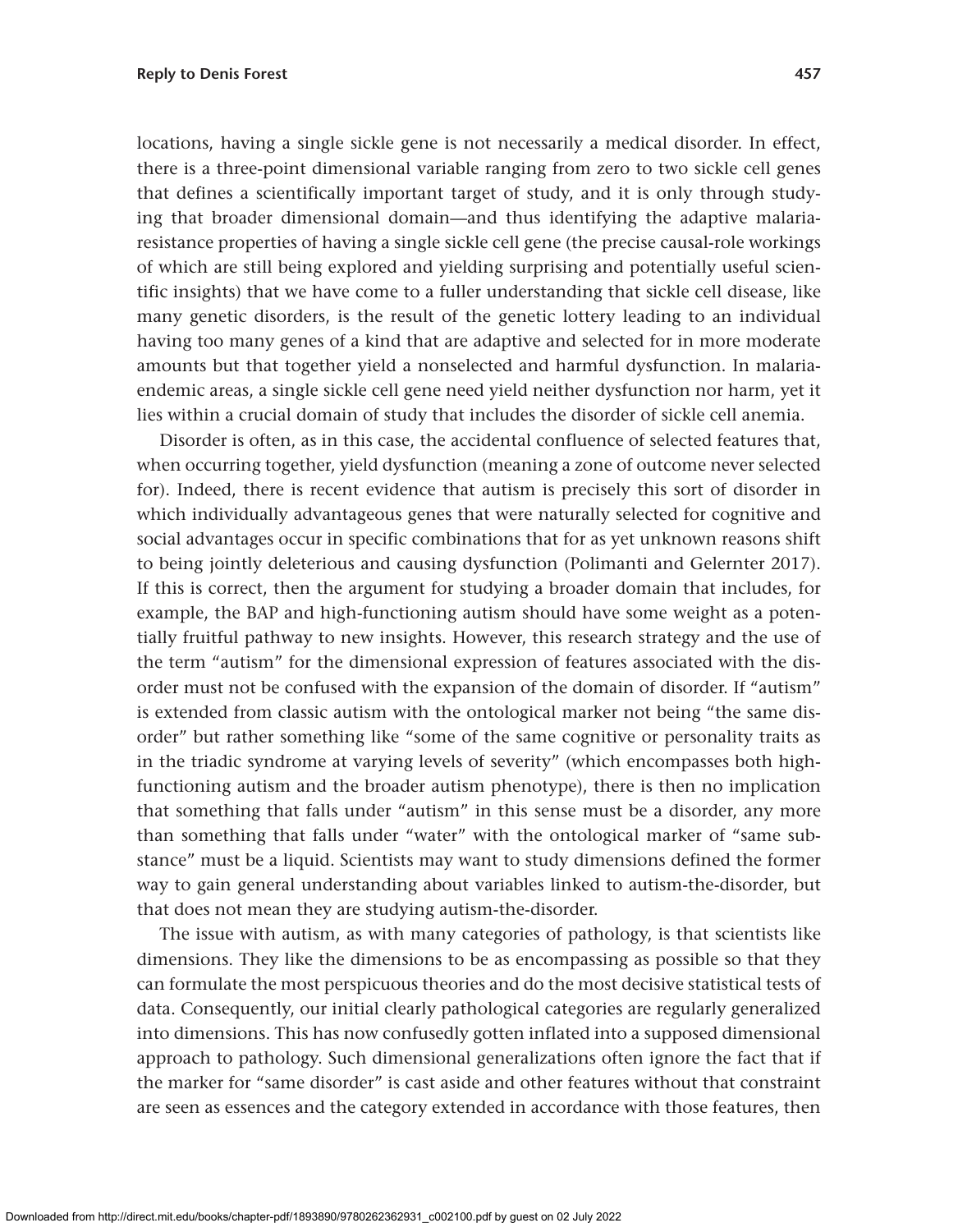generalization may occur in ways that are unrelated to pathological status. The larger more all-encompassing categories that result may socially still cling to their "disorder" status as a result of being tied to the original base set by which the relevant disorder category term was defined but may no longer represent the intended ontological constraint of pathology. It would be like extending "water" based on the H2O theory to all oxides and calling that much larger set of chemical substances "water."

#### **Varieties of Health**

With all the varied conditions now collected under "autism," Forest expresses the quite legitimate concern that "we have to be especially careful not to define these standards in an excessively narrow way and to remain sensitive to what we could call the *varieties* of mental health." Contrary to Forest's implication, this goal is entirely consistent with and best served by the HDA's evolutionary approach to human normality. Indeed, the misidentification of varieties of normal-range mental health as purported disorders is one of the primary ways I have deployed the HDA in my extensive work on false positives in psychiatric diagnosis. The HDA gives one a place to stand in formulating such critiques. Variation within normality is a routine and essential feature of evolutionary thinking across almost all human features. A focus on how human beings are biologically designed—as opposed to a focus on what is locally useful or culturally valued—leads to a critical examination of proposed expansions of diagnostic categories, and such skepticism can liberate us from diagnostic oppression. Without the in-principle objective touchstone of how human beings are in fact biologically shaped to be, diagnosis can and often does run amok in the direction of greatly overdiagnosing disorder as a tool of socialization and social control (Wakefield, Lorenzo-Luaces, and Lee 2017).

It is difficult to see how, without the HDA's biological design constraint, Forest proposes to recognize unusual varieties of health, including statistically deviant and socially disvalued varieties. Forest's causal-role approach to function and dysfunction offers no coherent account of function and dysfunction that might help here. Every condition, from "sluggish schizophrenia" (applied to political dissidents in the Soviet Union) to female clitoral orgasm in Victorian England (seen as a disorder by many physicians), could be analyzed as potential dysfunctions on a statistical-infrequency account, and they certainly have mechanical explanations that in the causal-role account can be translated into "dysfunctions." (Whether there is truly harm in these conditions despite the social disapproval is of course another matter; see the discussion of harm below and in my reply to Cooper in this volume.) So, where is the standard that tells us that we are dealing here not with dysfunctions but with "varieties of mental health"? For that, you need the HDA's evolutionary conceptualization of the enormous variation within normal-range human biological design.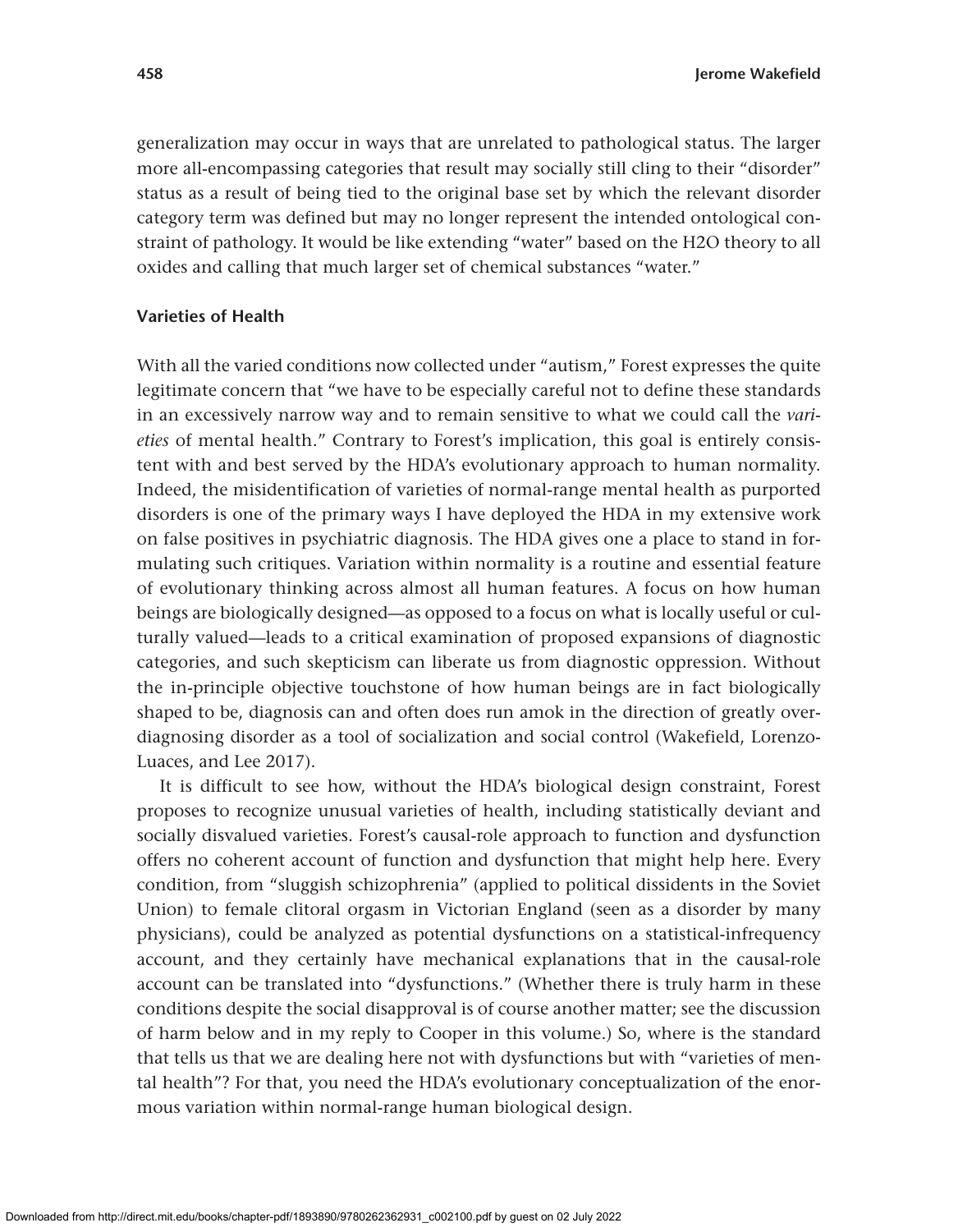#### **Is Autism a Trade-off for Savant Talents and Thus a Normal Variation?**

A further argument Forest puts forward against the HDA's explanatory powers concerns both autistic special talents and the "weak coherence" theory of autism. Here, he considers that the fact that a significant percentage of autistic individuals have been found to have unusual specific abilities within such spheres as memory, calculation, drawing, or music, or in attention to detail, has been used as an argument that autism is not a disorder. However, sometimes, features that are desirable come into existence as side effects of disorders that are in themselves harmful. As Forest ultimately concedes, "Autistic talent has been 'unmasked' by scientific research and by the exposure of exceptional cases. But this does not prove wrong the view that in many cases, autism may be harmful." The question is whether the HDA can illuminate how to think about this issue.

Regarding the isolated special abilities sometimes found in autistic individuals, Forest says, "These results also mean that instead of thinking in terms of cognitive deficits in autism, we may have to think in terms of cognitive style (Happé 1999) and a different trade-off between abilities that are impaired and other abilities that may be enhanced, at least in high-functioning autism." However, many disorders have some positive effects, but mostly these are either accidental side effects (e.g., cowpox inoculates against smallpox) or compensatory changes in response to the disorder (e.g., enhanced echolocation in blindness). The fact that a negative condition causes this sort of positive side effect or compensatory adjustment does not undo the disorder attribution to the negative condition. Forest's argument that autism may not be a disorder because its negative features are a trade-off for special talents depends on a stronger sense of "trade-off." His use of that term and his provisional limitation of his point to high-functioning autism indicate that he is considering the following hypothesis: perhaps the autistic individual's distinctive cognitive functioning is a normal variant that occurs as a result either of the random normal distribution of cognitive strengths and weaknesses in the population (as, for example, Einstein's extraordinary development of spatial ability may have been a normal-variational brain-developmental trade-off for early language learning) or as a biologically designed trade-off in which the autistic individual's weaknesses are the inevitable side effect of naturally selected strengths (as, for example, the negative features of pregnancy such as diminished physical agility in late stages of pregnancy and pain during childbirth are trade-offs for the naturally selected process of pregnancy). Such a trade-off account appears prima facie implausible for classic autism given that the severe global challenges would not seem to be even remotely offset by or required by the potential for isolated talents. The trade-off hypothesis makes most sense when applied to high-functioning autism or BAP.

However, there is simply no evidence that the savant skills of autistic individuals are naturally selected with social and emotional impairments as necessary trade-offs.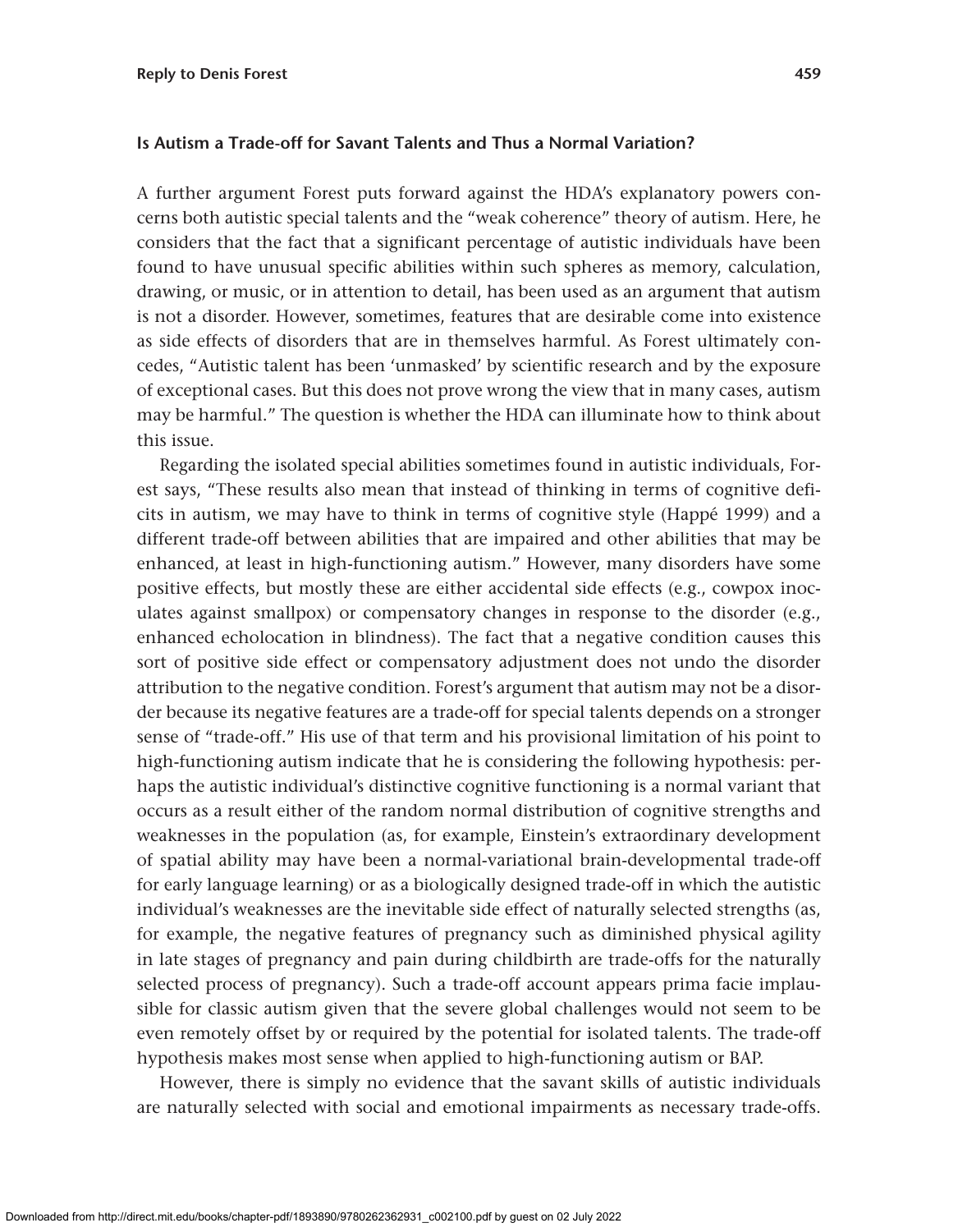Several considerations weigh against such a hypothesis. First, savant skills do not appear regularly and they vary enormously. Estimates of the percentage of autistic individuals having any such skill range from classic studies suggesting 10% to around 25% up to as high as 63% to 88% (Happé 2018; Meilleur, Jelenic, and Mottron 2015) depending on the range of skills and perceptual acuities measured and the methodology used. However, specific skills do not exist in a substantial number of cases and in any event are highly varied, not always functionally meaningful, and sometimes transient. Moreover, savant skills are often extremely narrow (e.g., calendar calculations, jigsaw puzzle solving), placing in doubt their adaptive significance as the basis for a naturally selected trade-off. In no study does autism emerge as regularly accompanied by some uniform set of talents for which it might be hypothesized to be a side effect or trade-off, making it problematic as to how the negative autistic features could be explained as trade-offs for these skills. Finally, we know that a trade-off theory is not necessary to explain the occurrence of autism's advantageous isolated talents because certain brain disorders, including brain trauma and frontotemporal dementia, can occasionally yield the same sorts of talents, and in these cases, there is no question that the skills are the side effect of pathology, perhaps where some brain areas become disinhibited due to damage elsewhere.

Forest also suggests a second form of trade-off argument in which it is not savant talents in general but the characteristically decontextualized, detail-oriented cognition characteristic of many autistic individuals, sometimes called "weak coherence" (Frith 1989; Frith and Happé 1994), that may be a benefit of such magnitude that impairments in social skills may be a biologically designed or biologically normal-range tradeoff for it. The claim is that, under some circumstances, a decontextualized focus on detail can yield divergent insights or perceptions that elude those with greater context sensitivity.

However, sensitivity to context seems to be a sophisticated normal-range biologically designed developmental achievement. Along with autistic individuals, children in general are not yet fully sensitive to context. For example, with their immature perceptual systems, children, like autistic individuals, are more resistant than neurotypical adults to optical illusions that result from context sensitivity (Doherty, Campbell, Tsuji, and Phillips 2010). Forest emphasizes that some companies are hiring autistic individuals with potential strengths in mind, such as being outspoken or attending to details that others might miss. This may be a step forward in terms of social justice, but lack of contextual sensitivity could render potential strengths ineffective because one requires a contextual understanding to know when speaking out or bringing disparate details to the attention of others is useful rather than distracting. Further serious dangers of lack of contextual sensitivity are revealed in numerous reports of autistic people experiencing such tragedies as drowning (e.g., McLaughlin and Sutton 2018; Sanchez 2018) or needless violent interactions with the police leading to imprisonment (Furfaro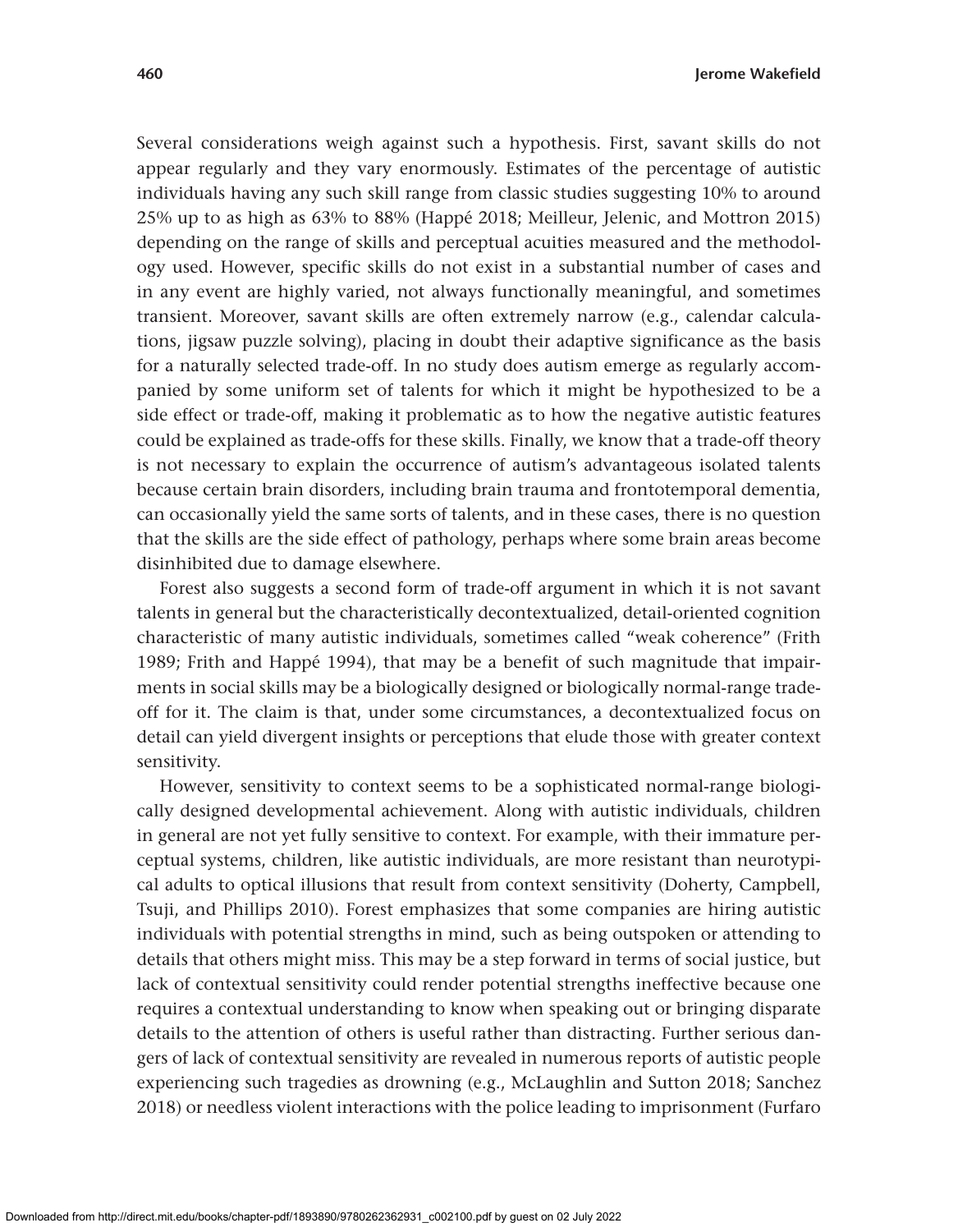2018) because of lack of sensitivity to relevant contextual cues. Overall, diminution in context sensitivity, whatever its marginal advantages, must be considered a serious intrinsic harm and not a plausible basis for a trade-off against other negative features of autism.

#### **Neurodiversity versus Neurotypicality**

Forest quotes a much-cited neurodiversity-inspired definition of the neurotypical syndrome (NT) that characterizes nonautistic individuals in a way that mimics the supposedly invalid description of autistic individuals as pathological. For example, it defines "neurotypical syndrome [as] a neurobiological disorder characterized by preoccupation with social concerns, delusions of superiority, and obsession with conformity.…Tragically, as many as 9,625 out of every 10,000 individuals may be neurotypical." Forest implies that perhaps the HDA is stymied by how to interpret such descriptions.

Humor aside, what is actually wrong with the neurotypicality-mocking passage quoted by Forest? First, it suggests that neurotypicality is privileged for the vacuous reason that it just happens to be statistically typical. However, neurotypicality is privileged not because it is statistically normal but because it is inferred to be functionally normal. Many statistically infrequent problematic conditions, ranging from illiteracy to criminality, are not considered disorders, and many statistically normal conditions, such as dental caries and periodontal disease (which characterize roughly 80% of people's gums worldwide), are considered disorders. Statistical normality is at best a fallible indicator of functional normality when it comes to disorder judgments. Second, the passage suggests that not all aspects of neurotypicality are beneficial or desirable. However, health is not simply a matter of whether a condition is positive or negative. Most people would prefer not to be anxious at an upcoming test and not to experience the pain of grief, yet these negatively valued features are not considered disorders because they are functionally normal in terms of human biological design. All of his makes sense within the HDA framework. (For further discussion of autism and the HDA, see Wakefield et al. 2020.)

#### **Does the Harm Criterion Need to Be More Factual?**

Finally, Forest accepts the need for a harm criterion for disorder but, like many critics (see Cooper, this volume, for a similar objection and see my reply to Cooper for a fuller response), objects that the HDA's reliance on social values to determine harm is problematic and would prefer that values be more factual: "what counts as 'harm' is less dependent on 'social values' than what is required by HD analysis.…What is needed is a view of harm that is more factual and not dependent on 'social values.'" Forest thinks that socially defining harm unduly restricts disorder judgments that could be based on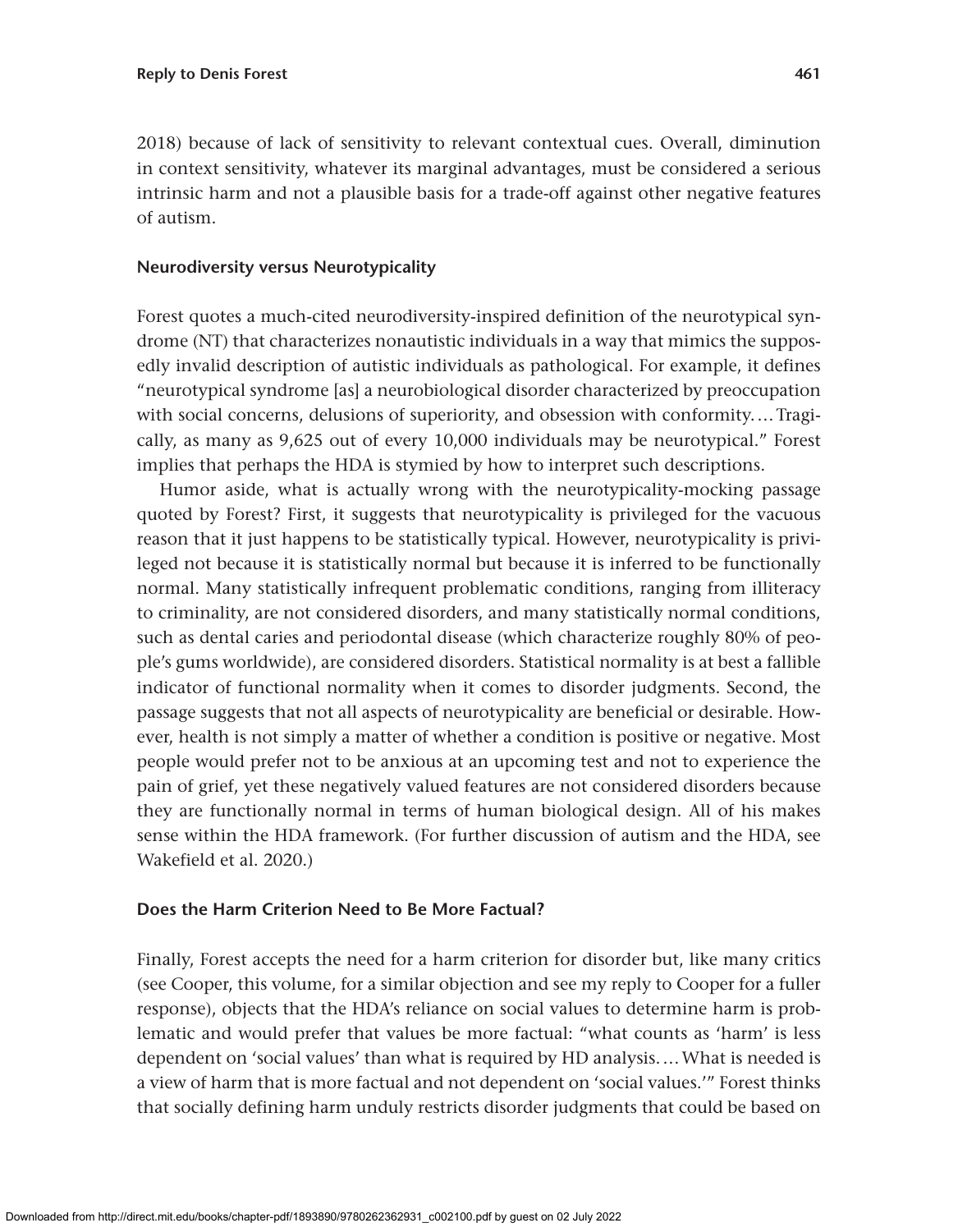harm "in itself": "The deprivation of something that is both widespread and useful is in itself harmful…because it is a source of disadvantage. For a given subject, dysfunctions result in harm when they reduce significantly and repeatedly his autonomy, the range of his opportunities, or the probability of success of his actions."

Forest is basically right in suggesting that the "social values" addendum to the "harm" requirement cannot be a general and absolute requirement. If harm can be understood independently of social values, it still satisfies the HDA's harm requirement. The social values addendum cannot be general and absolute because the HDA applies to all organisms that can become disordered, including to creatures that are nonsocial and, even if social, do not possess social values as a filter through which harm is understood. Thus, the social-values codicil to the harm requirement of the HDA ought to be read analogously to "dysfunction," where evolutionary theory offers the best empirical framework for understanding the concept.

Though desirable, and in principle consistent with the HDA, a theory of harm that would apply universally to the human case is elusive and philosophically highly controversial. Moreover, in the human case, the appeal to a culture-transcendent standard for harm that resembles current Western philosophical views but is to be applied universally in medical diagnosis raises worrisome issues of implicit Western triumphalism and of turning medicine into another battlefield in culture wars in which some people's needs are ignored because their condition is not deemed to be truly harmful (for an example of this danger, see Powell and Scarffe 2019; Wakefield and Conrad 2019). I tend to think that the social values addendum suitably broadly interpreted remains relatively benign and useful, that what are claimed by critics to be culture-transcendent "factual" human values are implicit in every human cultural value system, and that many of the harms human beings suffer are *pro tanto* harms related to their social roles and expectations. (Further reasons why I added the social values codicil in the human case on which my analysis has focused are detailed in my reply to Cooper in this volume, and I will not repeat them here.) So, I will briefly try to explain or defend here the social-values addendum from Forest's arguments for a more factual criterion.

It is true that some values are deeper, more presupposed by other values, and more widely embraced across cultures, and in this sense, one might say they are more "factual" than others. However, their factuality is not something independent of what actual human beings in actual cultures value but simply an expression of a more general valuing of them across human cultures. However, it is almost always true that the realization of such values will vary across cultures based on local more specific values and practices that will influence the evaluation of harm in medical diagnosis. A simple extrapolation of what we specifically value to the criterion of harm for all human cultures smacks of Western triumphalism.

For example, in terms of the above passage, surely usefulness is valued universally, but whether a specific feature is useful is culturally relative. Similarly, values such as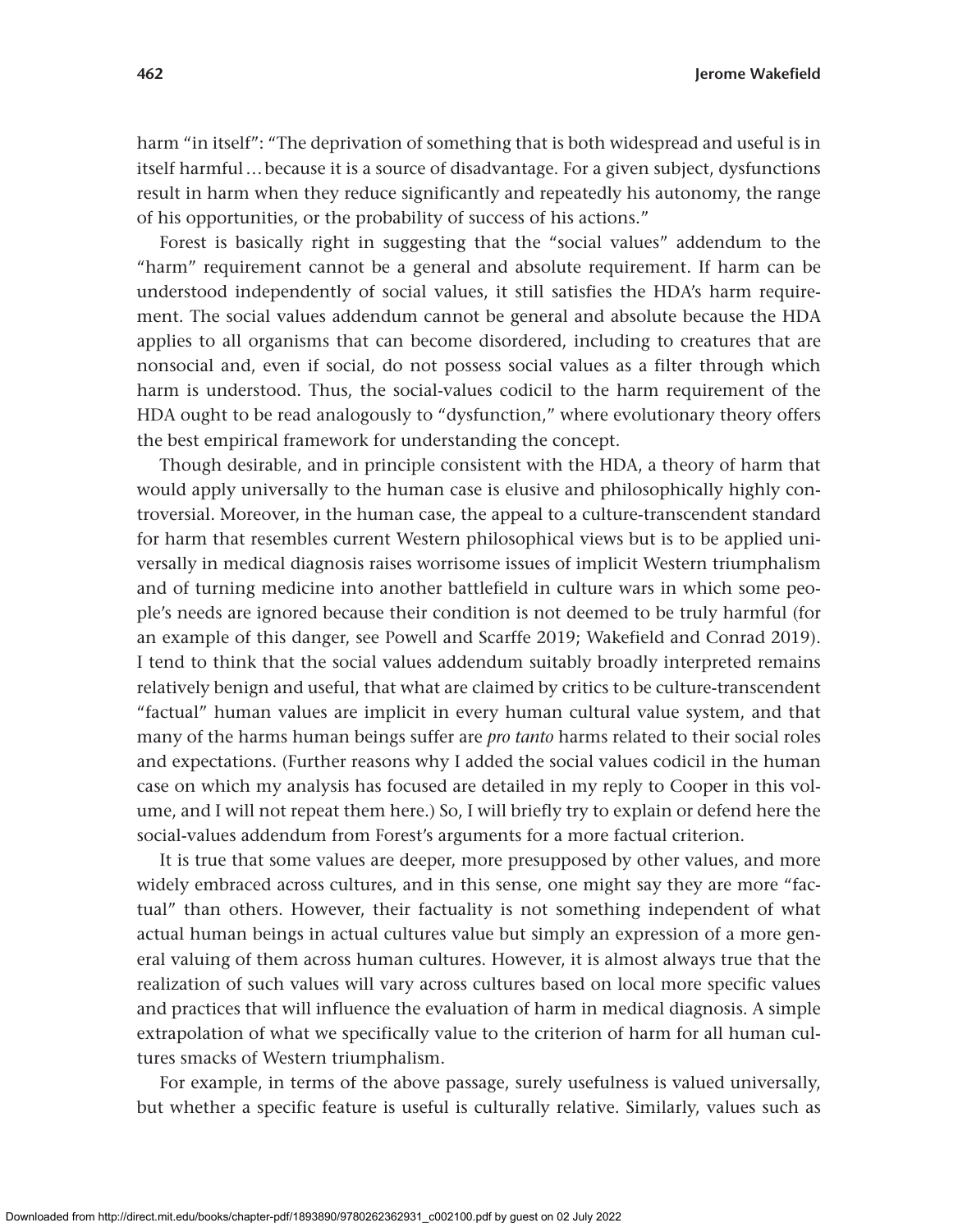*advantage*, *autonomy*, *opportunity*, and *success* are virtually universal cultural values, but the nature of their fulfillment is heavily culturally loaded. There is also some variation in social attitudes toward even such seemingly "factual" values. At moderate levels, autonomy may be a common value, but some societies, it is well known, disvalue high autonomy and instead value group devotion and cohesion, whereas those in the West tend to place autonomy and development of the unique aspects of the self at the highest level of desirability. While success in some sense is a universal human goal valued in all cultures, what actually constitutes success varies enormously among cultures and times. Similarly, opportunity in the form of access to social roles as a form of justice and self-realization exists in advanced liberal industrialized states with highly differentiated work roles that include some scarce and coveted positions but is not readily applicable to the way most human nomadic hunter-gatherer groups lived throughout history, so its deprivation would not constitute a disorder in that context. In my view, Forest's substantive value considerations fall comfortably within the HDA's social values–based harm component.

Forest further asserts, "Impairing language acquisition in a neurodevelopmental disorder is causing significant harm because in this case, the range of opportunities is severely reduced and results in a disadvantage for the child. And to know this, we don't need an evolutionary scenario about the benefits of language mechanisms. And we don't need to think of social values, because we cannot figure out a society where failing to learn how to speak would not be intrinsically detrimental to a human child."

According to the HDA, of course Forest is correct that we don't need evolution to know whether impaired language is harmful, because only dysfunction, and not harm, is evaluated relative to a baseline of biological design. More important, the claim that we don't need to refer to social values in judging the cited harms is immediately contradicted by the evidence Forest offers on its behalf, namely, that the reason it is clearly harmful is that it is harmful according to the values of every human culture because in every such culture, lack of linguistic ability is manifestly detrimental.

In a final argument, Forest offers a thought experiment in which a culture reveres classical autism as a sign of being chosen by the gods for a higher spiritual purpose, with the symptoms seen as trade-offs for supernatural powers. (This hypothetical is reminiscent of reports of schizophrenic individuals with their delusional symptoms being deified in certain cultures.) Forest argues that, according to the culture's social values, there is no harm to these children, but yet objectively, "we still have the underlying cognitive dysfunctions, and the reduced abilities.…Classical autism is still a disorder, even if the child is placed in a most favorable environment." Forest concludes that "it does not seem possible, then, to claim that, underlying dysfunctions being kept constant, the presence or the absence of a mental disorder depends on social values."

This example does not seem to me to support Forest's point. Forest agrees with the HDA that there is a dysfunction, whatever the community thinks: "we still have the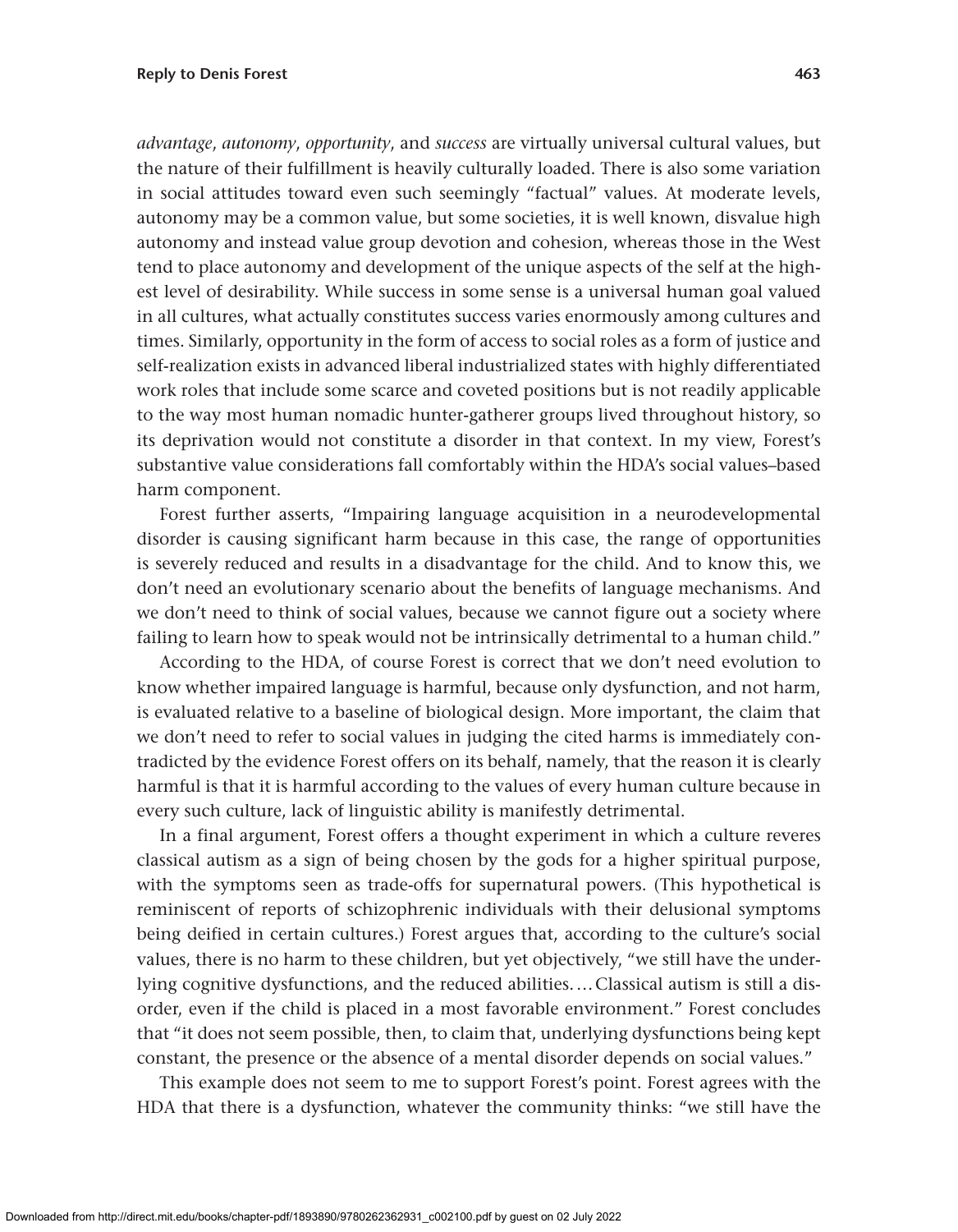underlying cognitive dysfunctions.…A reappraisal has not in itself the power to transform a disorder into a nondisorder, as if functions and dysfunctions were dependent on our values. In this I would side with Wakefield." (I would caution that in this last passage, Forest appears to be running together dysfunction and disorder; a reappraisal cannot change a dysfunction into a nondysfunction, but if the altered appraisal implies a lack of harm, then it can change a disorder into a nondisorder.)

Is there harm to these children according to the community's social values? Forest says that the community theorizes that the children's deficiencies are in fact divinely caused trade-offs for their unusual powers. That very theory implies that the children's deficiencies are generally seen by the community as *pro tanto* harms and are not seen as harmful in this instance only because of the theory that there is a trade-off. However, that theory is incorrect. Forest observes, "We still have the underlying cognitive dysfunctions, and the reduced abilities.…Whatever values we adopt or reject, the harmful consequences, in the sense above defined, are there to stay." True, and the community would presumably agree, if it did not believe its false theory. The community positively values cognitive and other abilities, and their loss is a real harm by the community's own lights. However, due to an incorrect theory, they mistakenly think that in this particular case, the limitations result from a purposeful trade-off for a greater good, and so there is no harm of the sort relevant to disorder attribution. Consequently, in reality, given that the trade-off theory is false, the classic autism symptoms are harmful to these children *as judged by the community's own value system* even if that is not the belief of the community members. Once the situation is made explicit, I do not see any divergence here between harm and social values of the sort Forest suggests. (For the reader interested in further discussion of the sorts of objections raised by Forest to the harm criterion, see my reply to Cooper in this volume.)

#### **References**

Doherty, M. J., N. M. Campbell, H. Tsuji, and W. A. Phillips. 2010. The Ebbinghaus illusion deceives adults but not young children. *Developmental Science* 13(5): 714–721.

First, M. B., and J. C. Wakefield. 2010. Defining 'mental disorder' in *DSM-V*. *Psychological Medicine* 40(11): 1779–1782.

First, M. B., and J. C. Wakefield. 2013. Diagnostic criteria as dysfunction indicators: Bridging the chasm between the definition of mental disorder and diagnostic criteria for specific disorders. *Canadian Journal of Psychiatry* 58(12): 663–669.

Frith, U., and F. Happé. 1994. Autism: Beyond 'theory of mind'. *Cognition* 50: 115–132.

Happé, F. 1999. Autism: Cognitive deficit or cognitive style? *Trends in Cognitive Science* 3(6): 216–222.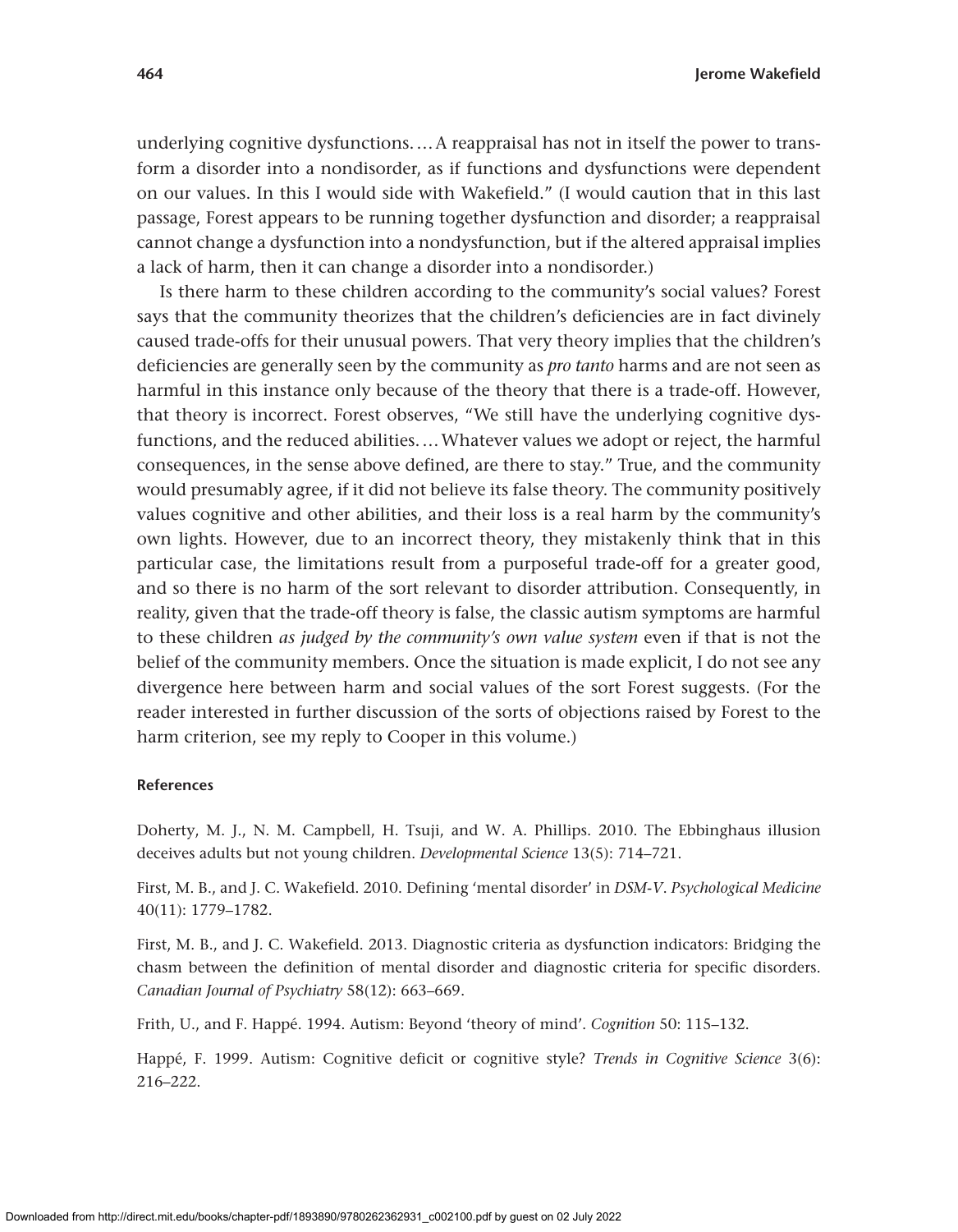Happé, F. 2018. Why are savant skills and special talents associated with autism? *World Psychiatry* 17(3): 280–281.

McLaughlin, E. C., and J. Sutton. 2018. Autistic man who went overboard on Carnival cruise was traveling with special needs group. *CNN,* December 20. [https://www.cnn.com/2018/12/20/us](https://www.cnn.com/2018/12/20/us/autistic-man-overboard-carnival-cruise/index.html) [/autistic-man-overboard-carnival-cruise/index.html.](https://www.cnn.com/2018/12/20/us/autistic-man-overboard-carnival-cruise/index.html)

Meilleur, A.-A. S., P. Jelenic, and L. Mottron. 2015. Prevalence of clinically and empirically defined talents and strengths in autism. *Journal of Autism and Developmental Disorders* 45: 1354–1367.

Piven, J., P. Palmer, D. Jacobi, D. Childress, and S. Arndt. 1997. Broader autistic phenotype: Evidence from a family history study of multiple-incidence autism families. *American Journal of Psychiatry* 154(2): 185–190.

Piven, J., and N. J. Sasson. 2014. On the misapplication of the broad autism phenotype questionnaire in a study of autism. *Journal of Autism and Developmental Disorders* 44: 2077–2078.

Polimanti, R., and J. Gelernter. 2017. Widespread signatures of positive selection in common risk alleles associated to autism spectrum disorder. *PLoS Genetics* 13(2): e1006618.

Powell, R., and E. Scarffe. 2019. Rethinking "disease": A fresh diagnosis and a new philosophical treatment. *Journal of Medical Ethics* 45(9): 579–588.

Qin, L., K. Ma, Z.-J. Wang, Z. Hu, E. Matas, J. Wei, and Z. Yan. 2018. Social deficits in *Shank3* deficient mouse models of autism are rescued by histone deacetylase (HDAC) inhibition. *Nature Neuroscience* 21: 564–575.

Sanchez, R. 2018. An autopsy report says a missing North Carolina boy with autism likely drowned. *CNN,* November 29. [https://www.cnn.com/2018/11/29/us/maddox-ritch-autistic-boy](https://www.cnn.com/2018/11/29/us/maddox-ritch-autistic-boy-death/index.html) [-death/index.html](https://www.cnn.com/2018/11/29/us/maddox-ritch-autistic-boy-death/index.html).

Spitzer, R. L. 1997. Brief comments from a psychiatric nosologist weary from his own attempts to define mental disorder: Why Ossorio's definition muddles and Wakefield's "harmful dysfunction" illuminates the issues. *Clinical Psychology: Science and Practice* 4(3): 259–261.

Spitzer, R. L. 1999. Harmful dysfunction and the *DSM* definition of mental disorder. *Journal of Abnormal Psychology* 108(3): 430–432.

Tinbergen, N. 1963. On aims and methods of ethology. *Zeitschrift für Tierpsychologie* 20: 410–433.

Wakefield, J. C. 1992a. The concept of mental disorder: On the boundary between biological facts and social values. *American Psychologist* 47: 373–388.

Wakefield, J. C. 1992b. Disorder as harmful dysfunction: A conceptual critique of *DSM-III-R*'s definition of mental disorder. *Psychological Review* 99: 232–247.

Wakefield, J. C. 1993. Limits of operationalization: A critique of Spitzer and Endicott's (1978) proposed operational criteria of mental disorder. *Journal of Abnormal Psychology* 102: 160–172.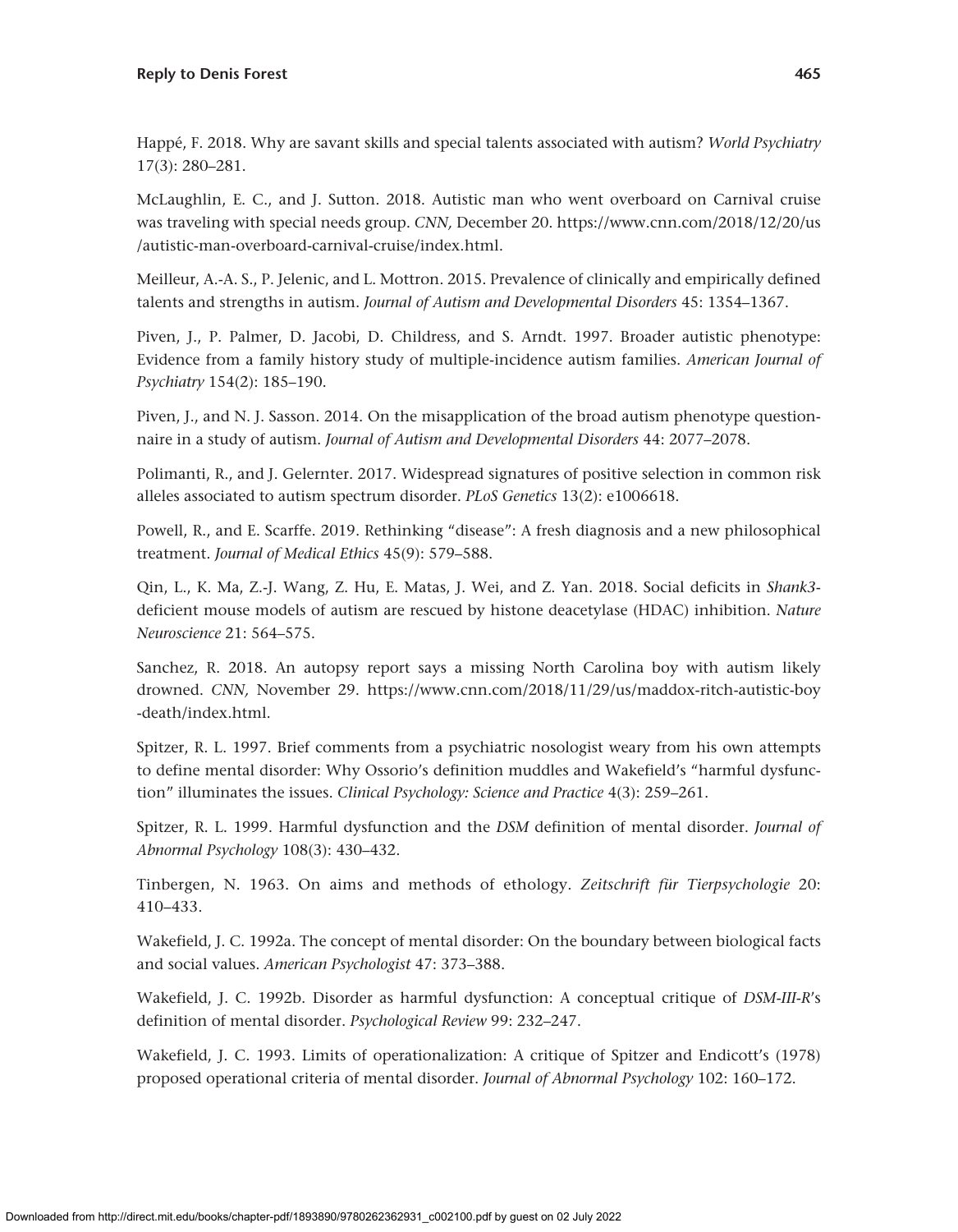Wakefield, J. C. 1995. Dysfunction as a value-free concept: A reply to Sadler and Agich. *Philosophy, Psychiatry, and Psychology* 2: 233–246.

Wakefield, J. C. 1997a. Diagnosing *DSM-IV*, part 1: *DSM-IV* and the concept of mental disorder. *Behaviour Research and Therapy* 35: 633–650.

Wakefield, J. C. 1997b. Diagnosing *DSM-IV*, part 2: Eysenck (1986) and the essentialist fallacy. *Behaviour Research and Therapy*: 35: 651–666.

Wakefield, J. C. 1997c. Normal inability versus pathological disability: Why Ossorio's (1985) definition of mental disorder is not sufficient. *Clinical Psychology: Science and Practice* 4: 249–258.

Wakefield, J. C. 1997d. When is development disordered? Developmental psychopathology and the harmful dysfunction analysis of mental disorder. *Development and Psychopathology* 9: 269–290.

Wakefield, J. C. 1998. The *DSM*'s theory-neutral nosology is scientifically progressive: Response to Follette and Houts. *Journal of Consulting and Clinical Psychology* 66: 846–852.

Wakefield, J. C. 1999a. Evolutionary versus prototype analyses of the concept of disorder. *Journal of Abnormal Psychology* 108: 374–399.

Wakefield, J. C. 1999b. Mental disorder as a black-box essentialist concept. *Journal of Abnormal Psychology* 108: 465–472.

Wakefield, J. C. 2000a. Aristotle as sociobiologist: The "function of a human being" argument, black box essentialism, and the concept of mental disorder. *Philosophy, Psychiatry, and Psychology* 7: 17–44.

Wakefield, J. C. 2000b. Spandrels, vestigial organs, and such: Reply to Murphy and Woolfolk's "The harmful dysfunction analysis of mental disorder." *Philosophy, Psychiatry, and Psychology* 7: 253–269.

Wakefield, J. C. 2001. Evolutionary history versus current causal role in the definition of disorder: Reply to McNally. *Behaviour Research and Therapy* 39: 347–366.

Wakefield, J. C. 2006. What makes a mental disorder mental? *Philosophy, Psychiatry, and Psychology* 13: 123–131.

Wakefield, J. C. 2007. The concept of mental disorder: Diagnostic implications of the harmful dysfunction analysis. *World Psychiatry* 6: 149–156.

Wakefield, J. C. 2009. Mental disorder and moral responsibility: Disorders of personhood as harmful dysfunctions, with special reference to alcoholism. *Philosophy, Psychiatry, and Psychology* 16: 91–99.

Wakefield, J. C. 2011. Darwin, functional explanation, and the philosophy of psychiatry. In *Maladapting Minds: Philosophy, Psychiatry, and Evolutionary Theory,* P. R. Andriaens and A. De Block (eds.), 143–172. Oxford University Press.

Wakefield, J. C. 2014. The biostatistical theory versus the harmful dysfunction analysis, part 1: Is part-dysfunction a sufficient condition for medical disorder? *Journal of Medicine and Philosophy* 39: 648–682.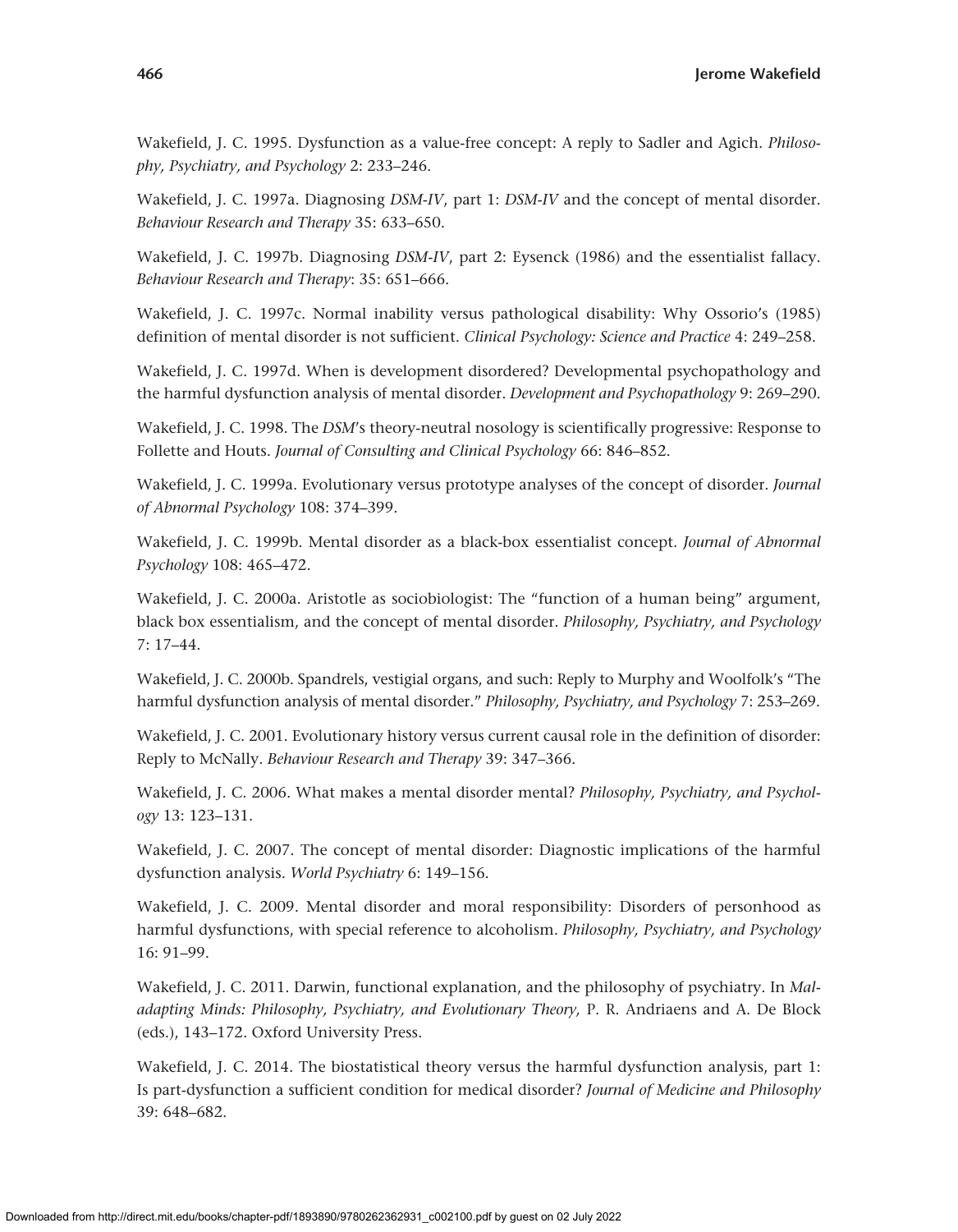Wakefield, J. C. 2016a. The concepts of biological function and dysfunction: Toward a conceptual foundation for evolutionary psychopathology. In *Handbook of Evolutionary Psychology,* D. Buss (ed.), 2nd ed., vol. 2, 988–1006. Oxford University Press.

Wakefield, J. C. 2016b. Diagnostic issues and controversies in *DSM-5*: Return of the false positives problem. *Annual Review of Clinical Psychology* 12: 105–132.

Wakefield, J. C., and J. A. Conrad. 2019. Does the harm component of the harmful dysfunction analysis need rethinking? Reply to Powell and Scarffe. *Journal of Medical Ethics* 45(9): 594–596.

Wakefield, J. C., and M. B. First. 2003. Clarifying the distinction between disorder and nondisorder: Confronting the overdiagnosis ("false positives") problem in *DSM-V*. In *Advancing DSM: Dilemmas in Psychiatric Diagnosis*, K. A. Phillips, M. B. First, and H. A. Pincus (eds.), 23–56. American Psychiatric Press.

Wakefield, J. C., and M. B. First. 2012. Placing symptoms in context: The role of contextual criteria in reducing false positives in *DSM* diagnosis. *Comprehensive Psychiatry* 53: 130–139.

Wakefield, J. C., L. Lorenzo-Luaces, and J. J. Lee. 2017. Taking people as they are: Evolutionary psychopathology, uncomplicated depression, and the distinction between normal and disordered sadness. In *The Evolution of Psychopathology,* T. K. Shackleford and V. Zeigler-Hill (eds.), 37–72. Springer.

Wakefield, J. C., D. T. Wasserman, and J. A. Conrad. 2020. Neurodiversity, autism, and psychiatric disability: The harmful dysfunction perspective. In *Oxford Handbook of Philosophy and Disability,* D. T. Wasserman and A. Cureton (eds.), 501–521. Oxford University Press.

Wing, L. 1997. The autistic spectrum. *Lancet* 350: 1761–1766.